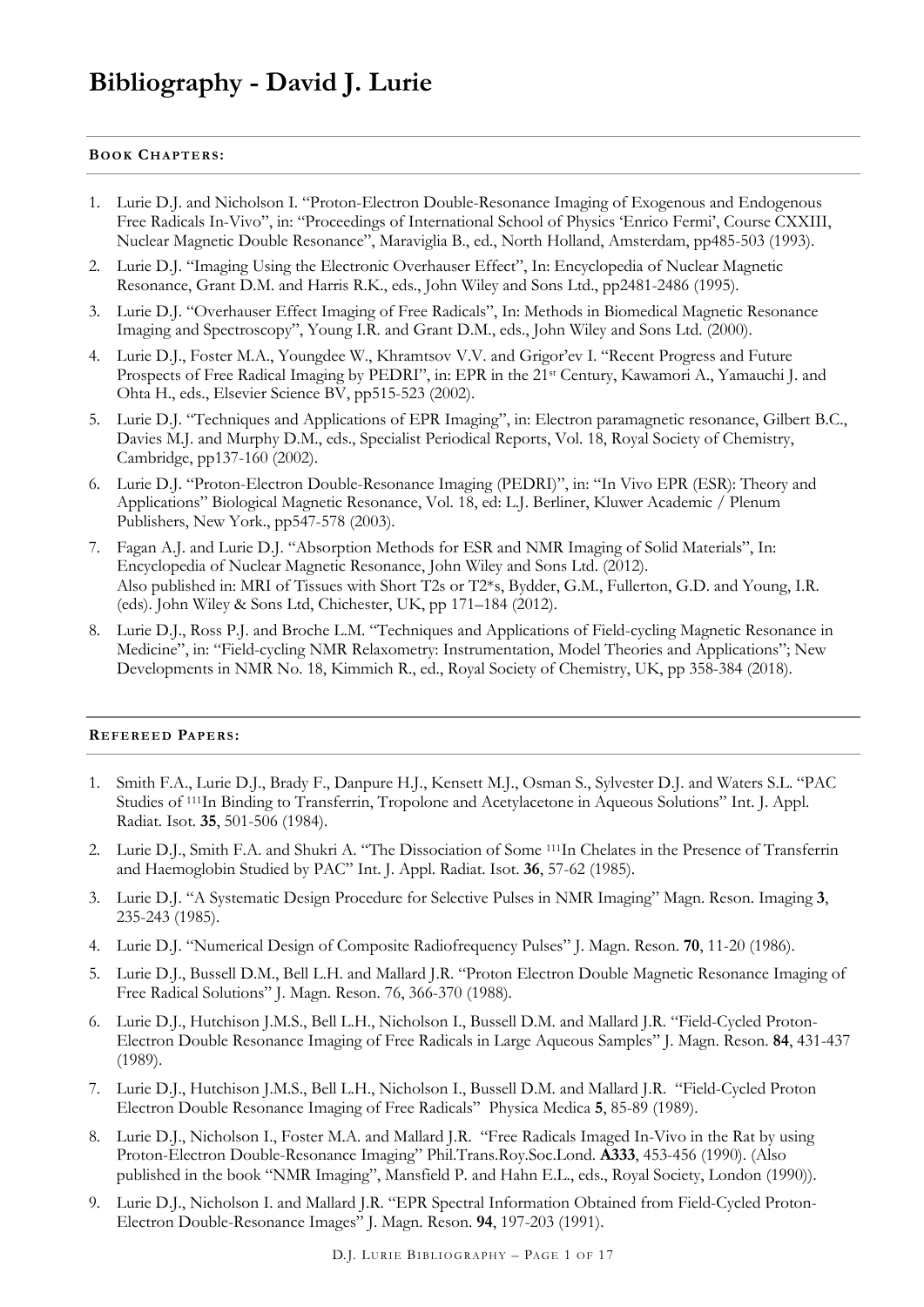- 10. Lurie D.J., McLay J., Nicholson I. and Mallard J.R. "Production of UV-Generated Hydroxyl Free Radicals Imaged by Proton-Electron Double-Resonance Imaging with Spin-Trapping" J. Magn. Reson. **95**, 191-195 (1991).
- 11. Lurie D.J., Nicholson I. and Mallard J.R. "Low-Field EPR Measurements by Field-Cycled Dynamic Nuclear Polarization" J. Magn. Reson. **95**, 405-409 (1991).
- 12. Lurie D.J., Nicholson I., McLay J.S. and Mallard J.R. "Spin-Trapped Hydroxyl Free Radicals Studied at Low Field by Field-Cycled Dynamic Nuclear Polarization" Appl. Magn. Reson. **3**, 917-925 (1992).
- 13. Seton H.C., Bussell D.M., Hutchison J.M.S., Nicholson I. and Lurie D.J. "DC SQUID-Based NMR Detection from Room Temperature Samples" Phys. Med. Biol. **37**, 2133-2138 (1992).
- 14. Nicholson I., Lurie D.J. and Robb F.J.L., "The Application of Proton Electron Double Resonance Imaging Techniques to Proton Mobility Studies" J. Magn. Reson. **B104**, 250-255 (1994).
- 15. Nicholson I., Robb F.J.L. and Lurie D.J., "Imaging Paramagnetic Species Using Radiofrequency Longitudinally-Detected ESR (LODESR Imaging)" J. Magn. Reson. **B104**, 284-288 (1994).
- 16. Lurie D.J. "Progress Towards Whole-Body Proton-Electron Double-Resonance Imaging of Free Radicals" Magn. Reson. Mat. Phys. Biol. Med. (MAGMA) **2**, 267-271 (1994).
- 17. Seton H.C., Bussell, D.M., Hutchison J.M.S. and Lurie D.J. "Use of a DC SQUID Receiver Preamplifier in a Low Field MRI System" IEEE Trans. Appl. Supercon. **5**, 3218-3221 (1995).
- 18. Alecci M., McCallum S.J. and Lurie D.J, "Design and Optimisation of an Automatic Frequency Control for a Radio Frequency EPR Spectrometer" J. Magn. Reson. **A117**, 272-277 (1995).
- 19. Yeung D., Hutchison J.M.S. and Lurie D.J., "An efficient Birdcage Resonator at 2.5MHz Using a Novel Multi-Layer Self-Capacitance (MLSC) Construction Technique" Magn. Reson. Mat. Phys. Biol. Med. (MAG\*MA), **3**, 163-168 (1995).
- 20. Alecci M., Nicholson I. and Lurie D.J., "A Novel Multiple-Tuned Radio Frequency Loop-Gap Resonator for Use in PEDRI" J. Magn. Reson. **B110**, 82-86 (1996).
- 21. Lurie D.J., McCallum S.J., Hutchison J.M.S. and Alecci M., "Continuous-Wave NMR Imaging of Solids" Magn. Reson. Mat. Phys. Biol. Med. (MAG\*MA) **4**, 77-81 (1996).
- 22. McCallum S.J., Alecci A. and Lurie D.J., "Modification of a Whole-Body NMR Imager into a Radio Frequency EPR Spectrometer suitable for in-vivo Measurements" Meas. Sci. Technol. **7**, 1012-1018 (1996).
- 23. McCallum S.J., Nicholson I. and Lurie D.J., "A Combined PEDRI and CW-EPR Instrument for Detecting Free Radicals In-Vivo" J. Magn. Reson. **B113**, 65-69 (1996).
- 24. Lurie D.J., "Electron Spin Resonance Studies of Biological Systems" Brit. J. Radiol. **69**, 983-984 (1996).
- 25. Nicholson I., Foster M.A., Robb F.J.L., Hutchison J.M.S. and Lurie D.J., "*In Vivo* Imaging of Nitroxide Free Radical Clearance in the Rat using Radiofrequency Longitudinally-Detected ESR" J. Magn. Reson. **B113**, 256- 261 (1996).
- 26. Alecci M., Lurie D.J., Nicholson I., Placidi G. and Sotgiu A. "A PEDRI Apparatus with Simultaneous Multiple EPR Irradiation at 10 mT" Magn. Reson. Mat. Phys. Biol. Med. (MAG\*MA) **4**, 187-193 (1996).
- 27. Seimenis I., Foster M.A., Lurie D.J., Hutchison J.M.S., Whiting P.H. and Payne S., "The Excretion Mechanism of the Spin Label Proxyl Carboxylic Acid (PCA) from the Rat Monitored by X-Band ESR and PEDRI" Magn. Reson. Med. **37**, 552-558 (1997).
- 28. Alecci M., Brivatti J.A., Placidi G., Testa L., Lurie D.J. and Sotgiu A. "A Submicrosecond Resonator and Receiver System for Pulsed Magnetic Resonance with Large Samples" J. Magn. Reson. **132**, 162-166 (1998).
- 29. Seimenis I., Foster M.A., Lurie D.J., Hutchison J.M.S., Whiting P.H. and Payne S. "Chemically-Induced Analgesic Nephropathy in the Rat Monitored by Proton-Electron Double-Resonance Imaging" Magn. Reson. Med. **40**, 280-286 (1998).
- 30. Foster M.A., Seimenis I. and Lurie D.J. "The Application of PEDRI to the Study of Free Radicals In Vivo" Phys. Med. Biol. **43**, 1893-1897 (1998).
- 31. McCallum S.J., Nicholson I. and Lurie D.J. "Multimodality Magnetic Resonance Systems for Studying Free Radicals In Vivo" Phys. Med. Biol. **43**, 1857-1861 (1998).
- 32. Nicholson I., Robb F.J.L., McCallum S.J., Koptioug A. and Lurie D.J. "Recent Developments in Combining LODESR Imaging with Proton NMR Imaging" Phys. Med. Biol. **43**, 1851-1855 (1998).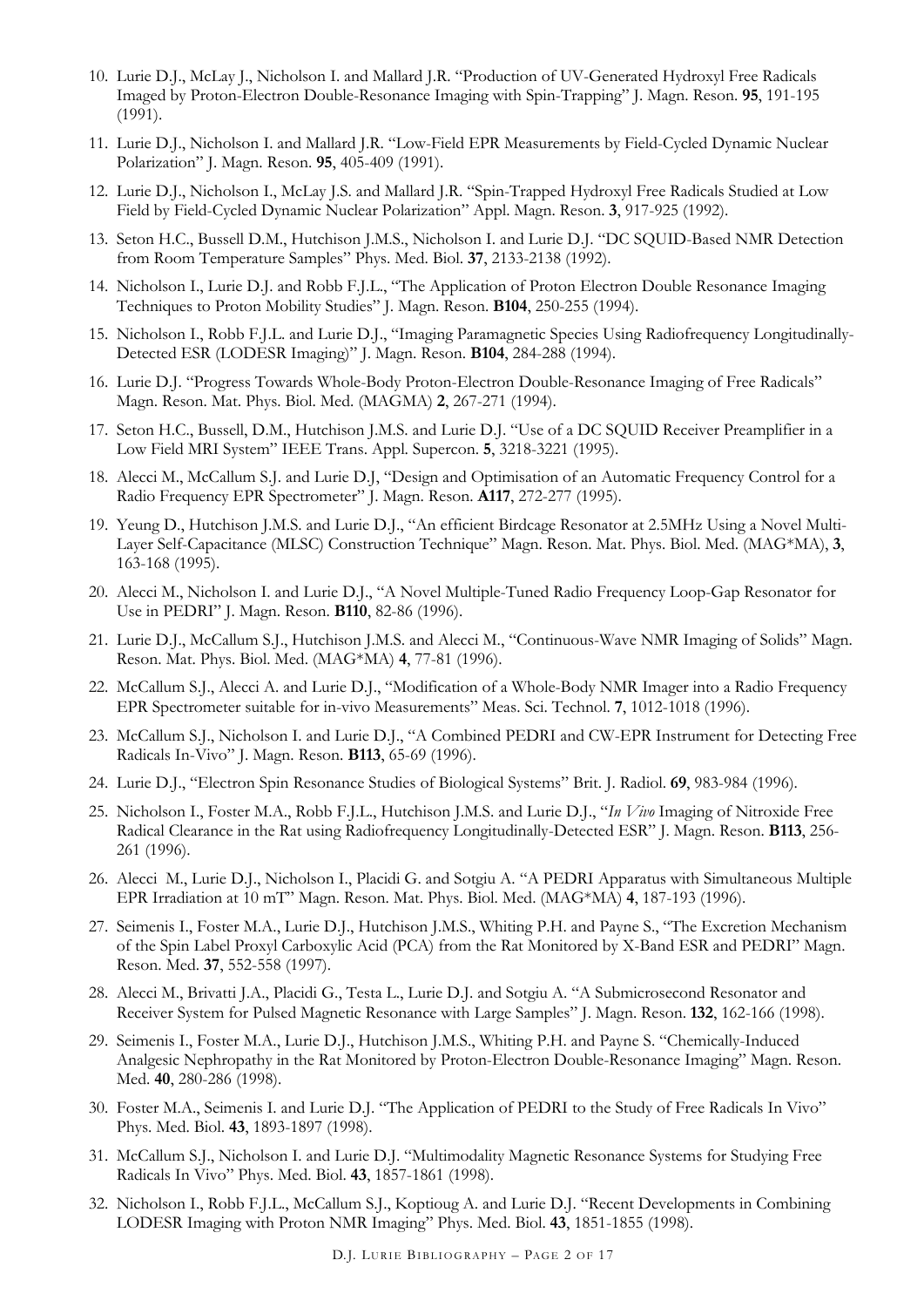- 33. Lurie D.J., Foster M.A., Yeung D. and Hutchison J.M.S. "Design, Construction and Use of a Large-Sample Field-Cycled PEDRI Imager" Phys. Med. Biol. **43**, 1877-1886 (1998).
- 34. Lurie D.J. and Sotgiu A. "Introduction to Topical Issue on Electron Paramagnetic Resonance Imaging and Overhauser Techniques in Medicine" Phys. Med. Biol. **43**, 1821-1822 (1998).
- 35. Alecci M., Seimenis I., McCallum S.J., Lurie D.J. and Foster M.A. "Nitroxide Free Radical Clearance in the Live Rat Monitored by Radio-Frequency CW-EPR and PEDRI" Phys. Med. Biol. **43**, 1899-1905 (1998).
- 36. Alecci M. and Lurie D.J. "Low Field (10 mT) Pulsed Dynamic Nuclear Polarisation" J. Magn. Reson. **138**, 313- 319 (1999).
- 37. Mülsch A., Lurie D.J., Seimenis I., Fichtlscherer B. and Foster M.A. "Detection of Nitrosyl-Iron Complexes by Proton-Electron Double-Resonance Imaging" Free Radical Biology and Medicine **27**, 636-646 (1999).
- 38. Puwanich P., Lurie D.J. and Foster M.A. "Rapid imaging of free radicals in vivo using field cycled PEDRI" Phys. Med. Biol. **44**, 2867-2877 (1999).
- 39. Khramtsov V.V, Grigor'ev I.A., Foster M.A., Lurie D.J. and Nicholson I. "Biological applications of spin pH probes", Cell. Mol. Biol. **46**, 1361-1374 (2000).
- 40. Davies G.R., Lurie D.J., Hutchison J.M.S., McCallum S.J. and Nicholson I. "Continuous-Wave MRI of Short T2 Materials", J. Magn. Reson., **148**, 289-297 (2001).
- 41. Lurie D.J. "Free Radical Imaging", Brit. J. Radiol., **74**, 782-784 (2001).
- 42. Youngdee W., Planincic G. and Lurie D.J. "Optimisation of field-cycled PEDRI for in vivo imaging of free radicals", Phys. Med. Biol., **46**, 2531-2544 (2001).
- 43. Lurie D.J., Li H., Petryakov S. and Zweier J.L. "Development of a PEDRI free radical imager using a 0.38 T clinical MRI system", Magn. Reson. Med., **47**, 181-186 (2002).
- 44. Youngdee W., Lurie D.J. and Foster M.A. "Rapid imaging of free radicals *in vivo* using Hybrid FISP Field Cycled PEDRI", Phys. Med. Biol., **47**, 1091-1100 (2002).
- 45. Li H., Deng Y., Kuppusamy P., Lurie D.J. and Zweier J.L. "Proton electron double resonance imaging of the in vivo distribution and clearance of a triaryl methyl radical in mice", Magn. Reson. Med., **48**, 530-534 (2002).
- 46. Foster M.A., Grigor'ev I.A., Lurie D.J., Khramtsov V.V., McCallum S.J., Panagiotelis I., Hutchison J.M.S., Koptioug A., and Nicholson I.. "In vivo detection of pH-sensitive nitroxide in the rat stomach by low-field ESR-based techniques". Magn. Reson. Med., **49**, 558-567 (2003).
- 47. Fagan A.J., Davies G.R., Hutchison J.M.S. and Lurie D.J. "Continuous wave MRI of heterogeneous materials", J. Magn. Reson., **163**, 318-324 (2003).
- 48. Khramtsov V.V., Grigor'ev I.A., Lurie D.J., Foster M.A., Zweier J.L. and Kuppusamy P. "Spin pH and SH probes: enhancing functionality of EPR-based techniques", Spectroscopy, **18**, 213-225 (2004).
- 49. Khramtsov V.V., Grigor'ev I.A., Foster M.A. and Lurie D.J. "In Vitro and In Vivo Measurement of pH and Thiols by EPR-Based Techniques", Antioxidants & Redox Signalling, **6**, 667-676 (2004).
- 50. Lurie D.J., Davies G.R., Foster M.A. and Hutchison J.M.S. "Field-cycled PEDRI imaging of free radicals with detection at 450 mT", Magnetic Resonance Imaging, **23**, 175-181 (2005).
- 51. Fagan A.J., Nestle N. and Lurie D.J. "Continuous wave MRI diffusion study of water in bentonite clay", Magnetic Resonance Imaging, **23**, 317-319 (2005).
- 52. Nestle N., Shet K. and Lurie D.J. "PEDRI imaging of free radical distribution in environmental science applications – first results and perspectives", Magnetic Resonance Imaging, **23**, 185-189 (2005).
- 53. Lurie D.J. and Maeder K. "Monitoring drug delivery processes by EPR and related techniques principles and applications", Advanced Drug Delivery Reviews, **57**, 1171-1190 (2005).
- 54. Fagan A.J. and Lurie D.J. "Continuous Wave NMR Imaging in the Solid State", Ann. Rep. NMR Spectrosc., **56**, 97-140 (2005).
- 55. Fagan A.J., Davies G.R., Hutchison J.M.S., Glasser F.P. and Lurie D.J. "Development of a 3D, multi-nuclear continuous wave NMR imaging system", J. Magn. Reson., **176**, 140-150 (2005).
- 56. Modica A., Alecci A. and Lurie D.J. "Sequential, Co-registered Fluorine and Proton Field-Cycled Overhauser Imaging at a Detection Field of 59 mT", Phys.Med.Biol., **51**, N39-N45 (2006).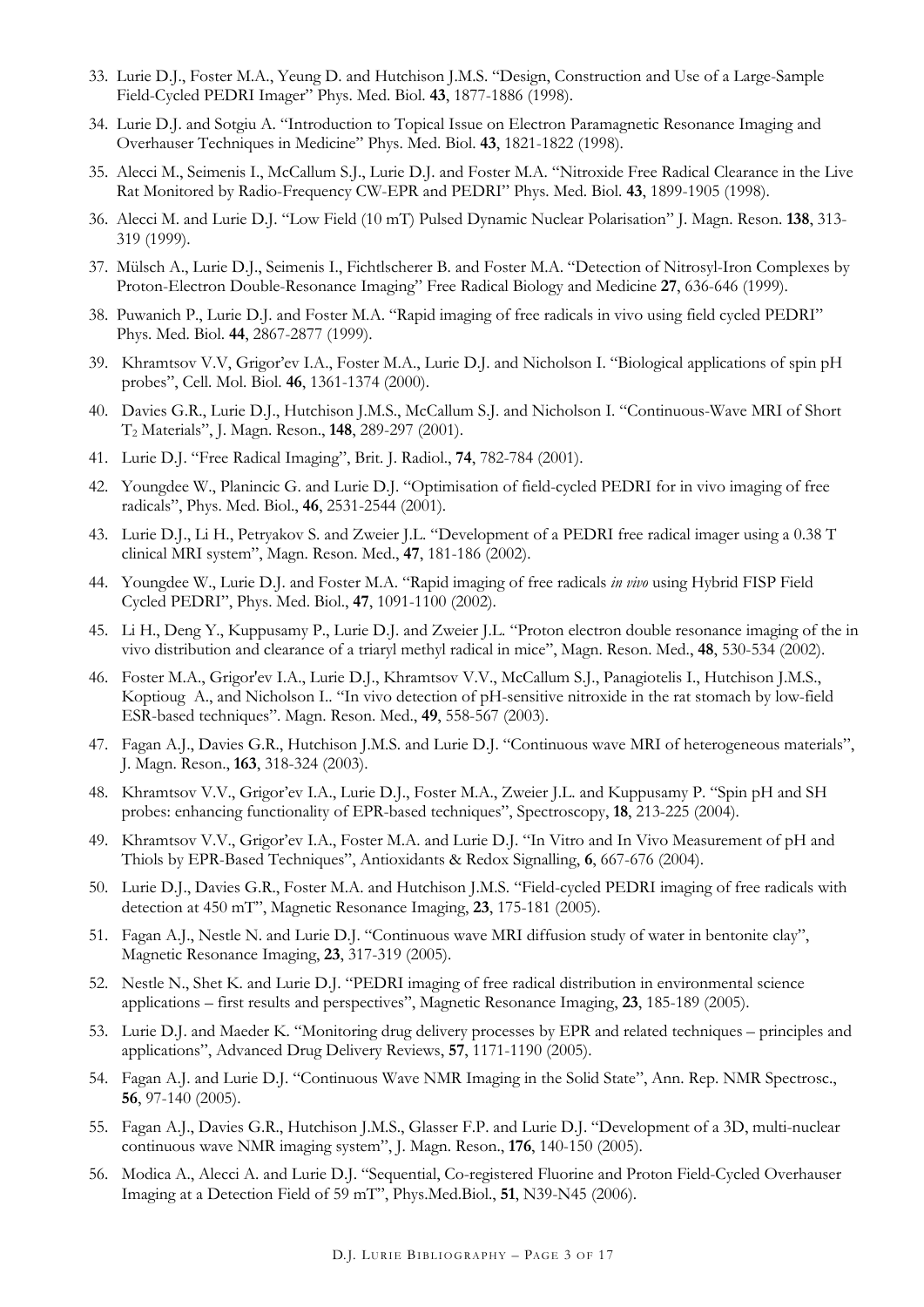- 57. Potapenko D.I., Foster M.A., Lurie D.J., Kirilyuk, I.A., Hutchison J.M.S., Grigor'ev I.A., Bagryyanskaya E.G. and Khramtsov V.V. "Real-time Monitoring of Drug-Induced Changes in the Stomach Acidity of Living Rats Using Improved pH-Sensitive Nitroxides and Low-Field EPR Techniques", J. Magn. Reson., **182**, 1-11 (2006).
- 58. Polyon C., Lurie D.J., Youngdee W., Thomas C. and Thomas I. "Field-cycled dynamic nuclear polarization (FC-DNP) of 14N and 15N nitroxide free radicals at low magnetic field", J.Phys.D: Appl.Phys. **40**, 5527-5532 (2007).
- 59. Pine K.J., Davies G.R. and Lurie D.J. "Field-Cycling NMR Relaxometry with Spatial Selection", Magn. Reson. Med. **63**, 1698–1702 (2010).
- 60. Choi C.-H., Davies G.R. and Lurie D.J. "Off-resonance Magnetisation Transfer Contrast (MTC) MRI using Fast Field-Cycling (FFC)", J. Magn. Reson. **204**, 145-149 (2010).
- 61. Shet K., Caia G.L., Kesselring E., Lurie D.J., Samouilov A., Petryakov S. and Zweier J.L. "A Novel Variable Field System for Field-Cycled Dynamic Nuclear Polarization Spectroscopy", J. Magn. Reson. **205**, 202-208 (2010).
- 62. Lurie D.J., Aime S., Baroni S., Booth N.A., Broche L.M., Choi C.-H., Davies G.R., Ismail S., Ó hÓgáin D. and Pine K.J. "Fast Field-Cycling Magnetic Resonance Imaging", Comptes Rendus Physique **11**, 136-148 (2010). DOI: 10.1016/j.crhy.2010.06.012
- 63. Choi C.-H., Hutchison J.M.S. and Lurie D.J. "Design and construction of an actively frequency-switchable RF coil for field-dependent Magnetisation Transfer Contrast MRI with Fast Field-Cycling", J. Magn. Reson. **207**, 134-139 (2010). DOI: 10.1016/j.jmr.2010.08.018
- 64. Ó hÓgáin D., Davies G.R., Baroni S., Aime S. and Lurie D.J. "Use of Contrast Agents with Fast Field-Cycling Magnetic Resonance Imaging", Phys. Med. Biol. **56**, 105-115 (2011). DOI: 10.1088/0031-9155/56/1/007
- 65. Broche L.M., Ismail S.R., Booth N.A. and Lurie D.J. "Measurement of Fibrin Concentration by Fast Field-Cycling NMR", Magn. Reson. Med. **67**, 1453–1457 (2012). DOI: 10.1002/mrm.23117
- 66. Broche L.M., Ashcroft G.P. and Lurie D.J. "Detection of osteoarthritis in knee and hip joints by FFC NMR", Magn. Reson. Med., **68**, 358-362 (2012). DOI: 10.1002/mrm.23266
- 67. Mitchell J., Broche L.M., Chandrasekera T.C., Lurie D.J. and Gladden L.F. "Exploring Surface Interactions in Catalysts using Low Field Nuclear Magnetic Resonance", J. Phys. Chem. C, **117**, 17699−17706 (2013). DOI: 10.1021/jp405987m
- 68. Pine K.J., Goldie F. and Lurie D.J. "In vivo field-cycling relaxometry using an insert coil for magnetic field offset", Magn. Reson. Med. **72**, 1492-1497 (2014). DOI: 10.1002/mrm.25040
- 69. Broche L.M., Ross P.J., Pine K.J. and Lurie D.J. "Rapid multi-field T1 estimation algorithm for fast fieldcycling MRI", J. Magn. Reson., **238**, 44-51 (2014). DOI: 10.1016/j.jmr.2013.10.010
- 70. Ross P.J., Broche L.M. and Lurie D.J. "Rapid Field-Cycling MRI using Fast Spin-Echo", Magn. Reson. Med., 73, 1120-1124 (2015). DOI:  $10.1002/m$ rm.25233
- 71. Broche L.M., Ross P.J., Davies G.R. and Lurie D.J. "Simple algorithm for the correction of MRI image artefacts due to random phase fluctuations", Magn. Reson. Imaging, **44**, 55-59 (2017). DOI: 10.1016/j.mri.2017.07.023
- 72. Zampetoulas V., Lurie D.J. and Broche L.M. "Correction of Environmental Magnetic Fields for the Acquisition of Nuclear Magnetic Relaxation Dispersion Profiles Below Earth's Field", J. Magn. Reson., **282**, 38- 46 (2017). DOI: 10.1016/j.jmr.2017.07.008
- 73. Kishimoto S., Cherukiri M.K., Khramtsov V.V., Utsumi H. and Lurie D.J. "In vivo Application of Proton Electron Double Resonance Imaging", Antioxidants & Redox Signaling, **28**, 1345-1364 (2018). DOI: 10.1089/ars.2017.7341
- 74. Bödenler M., de Rochefort L., Ross P.J., Chanet N., Guillot G., Davies G.R, Gösweiner C., Scharfetter H., Lurie D.J. and Broche L.M. "Comparison of fast field-cycling magnetic resonance imaging methods and future perspectives", Molecular Physics, **117**, 832-848 (2019). DOI: 10.1080/00268976.2018.1557349
- 75. Broche L.M., Ross P.J., Davies G.R., MacLeod M.-J. and Lurie D.J. "A whole-body Fast Field-Cycling scanner for clinical molecular imaging studies", Scientific Reports, 9:10402 (2019). DOI: 10.1038/s41598-019-46648-0
- 76. Kruk D., Rochowski P., Masiewicz E., Wilczynski S., Wojciechowski M., Broche L.M. and Lurie D.J. "Mechanism of Water Dynamics in Hyaluronic Dermal Fillers Revealed by Nuclear Magnetic Resonance Relaxometry", ChemPhysChem, 20, 1-8 (2019). DOI: 10.1002/cphc.201900761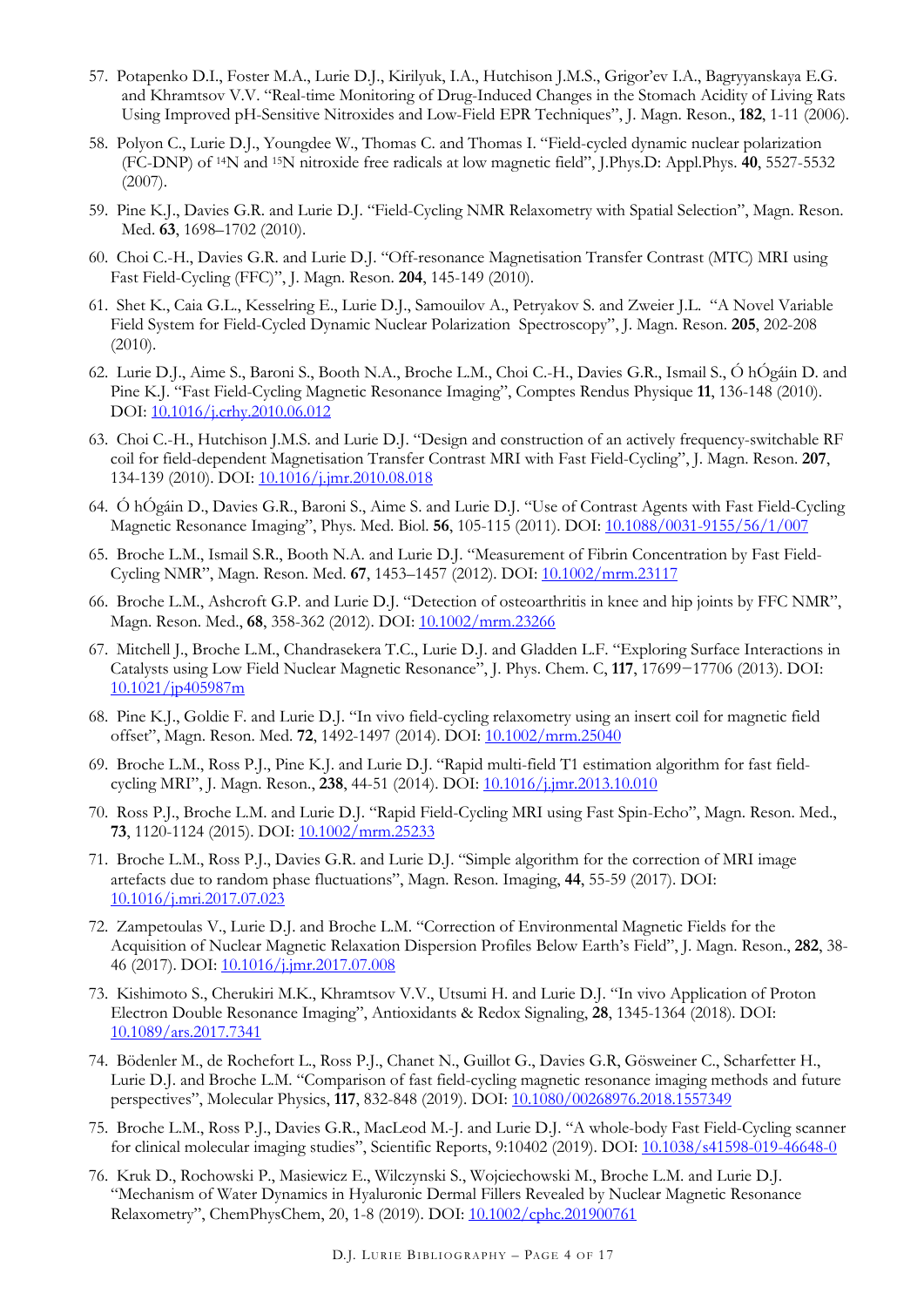- 77. Kruk D., Masiewicz E., Borkowska A.M., Rochowski P., Fries P.H., Broche L.M. and Lurie D.J. "Dynamics of Solid Proteins by Means of Nuclear Magnetic Resonance Relaxometry", Biomolecules, 9, 652 (2019). DOI: 10.3390/biom9110652
- 78. Baroni S., Ruggiero M.R., Bitonto V., Broche L.M., Lurie D.J., Aime S. and Geninatti Crich S. "In vivo assessment of tumour associated macrophages in murine melanoma obtained by low-field relaxometry in the presence of iron oxide particles", Biomaterials, 236, 119805 (2020). DOI: 10.1016/j.biomaterials.2020.119805
- 79. Abbas H, Broche L.M., Ezdoglian A., Li D., Yuecel R., Ross P.J., Cheyne L., Wilson H.M., Lurie D.J. and Dawson D.K. "Fast field-cycling magnetic resonance detection of intracellular ultra-small iron oxide particles in vitro: Proof-of-concept", J. Magn. Reson., 303, 106722 (2020). DOI: 10.1016/j.jmr.2020.106722
- 80. Kruk D., Rochowski P., Florek-Wojciechowska M., Sebastião P.J., Lurie D.J., Broche L.M. "1H spin-lattice NMR relaxation in the presence of residual dipolar interactions – Dipolar relaxation enhancement", J. Magn. Reson., 318, 106783 (2020) DOI: 10.1016/j.jmr.2020.106783
- 81. Kruk D., Masiewicz E., Wojciechowski M., Florek-Wojciechowska M., Broche L.M. and Lurie D.J. "Slow dynamics of solid proteins – Nuclear magnetic resonance relaxometry versus dielectric spectroscopy", J. Magn. Reson., 314, 106721 (2020). DOI: 10.1016/j.jmr.2020.106721
- 82. Baroni S., Stefania R., Broche L.M., Senn N., Lurie D.J., Ross P.J., Aime S., Geninatti Crich S. "A novel class of 1H-MRI Contrast Agents based on the relaxation enhancement induced on water protons by 14N imidazole moieties", Angew. Chemie, 60, 4208-4214 (2021). DOI: 10.1002/anie.202011513
- 83. Lurie D.J. and Sharp P.F. "In memoriam: John R. Mallard (1927-2021)", Magn. Reson. Mat. Phys. Biol. Med., 34, 323-325 (2021). DOI: 10.1007/s10334-021-00925-0 Note: this article was accepted for simultaneous publication by the journals of ESMRMB (MAGMA) and of ISMRM (Magnetic Resonance in Medicine. Therefore, it was also published as: Lurie D.J. and Sharp P.F. "In memoriam: John R. Mallard (1927-2021)", Magn. Reson. Med., 86, 1815-1817 (2021). DOI: 10.1002/mrm.28838
- 84. Broche L.M., Ross P.J., Kennedy B., MacEachern C., Lurie D.J., Ashcroft G.P. "A New Method for Investigating Osteoarthritis using Fast Field Cycling Nuclear Magnetic Resonance", Physica Medica, 88, 142-147 (2021). DOI: 10.1016/j.ejmp.2021.05.034
- 85. Geninatti Crich S., Di Gregorio E., Bitonto V., Baroni S., Stefania R., Aime S., Broche L.M., Senn N., Ross P.J., Lurie D.J. "Monitoring tissue implants by field-cycling 1H-MRI via the detection of changes in the 14Nquadrupolar-peak from Imidazole moieties incorporated in a "smart" scaffold material", J. Mater. Chem. B, 9, 4863-4872 (2021). DOI: 10.1039/D1TB00775K
- 86. Bitonto V., Ruggiero M.R., Pittaro A., Castellano I., Bussone R., Broche L.M., Lurie D.J., Aime S., Baroni S., Geninatti Crich S. "Low-Field NMR Relaxometry for Intraoperative Tumour Margin Assessment in Breast-Conserving Surgery", Cancers 13, 4141 (2021) DOI: 10.3390/cancers13164141

## **PATENTS AND APPLICATIONS :**

- 1. Lurie D.J., Bussell D.M. and Mallard J.R. "Methods of Obtaining Images Representing the Distribution of Paramagnetic Molecules in Solution" (PEDRI Imaging of Free Radicals) US Patent no. 4,891,593 (2/1/1990).
- 2. Lurie D.J., Mallard J.R. and Nicholson I. "Methods of Obtaining Images Representing the Distribution of Paramagnetic Material in Solution" (Snapshot PEDRI Imaging) US Patent no. 5,578,922 (26/11/1996).
- 3. Lurie D.J., McCallum S.J., Hutchison J.M.S. and Alecci M. "Magnetic Resonance Imaging" (Swept-Field MRI of Solids) UK Patent Application 9516687.2; US Patent no. 6,133,733 (17/10/2000).
- 4. Alecci M., Brivati A., Lurie D.J., Placidi G., Sotgiu A. and Testa L. "Magnetic Resonance Apparatus Having Reduced Dead Time" PCT International Patent Application 137614; US Patent no. 6,150,817 (21/11/2000).
- 5. Lurie D.J., Davies G.R. and Pine K.J. "Field-offset coil for use with an open MRI scanner" PCT/GB2013/051921 (Filed 18/07/2013).
- 6. Geninatti Crich S., Baroni S., Stefania R., Ruggiero M.R., Lurie D.J., Broche L.M. and Aime S. "Nuovi agenti di contrasto per risonanza magnetica per immagini" (Novel magnetic resonance imaging contrast agents). Italian patent 102019000007647 (Filed 30/05/2019, granted 16/04/2021).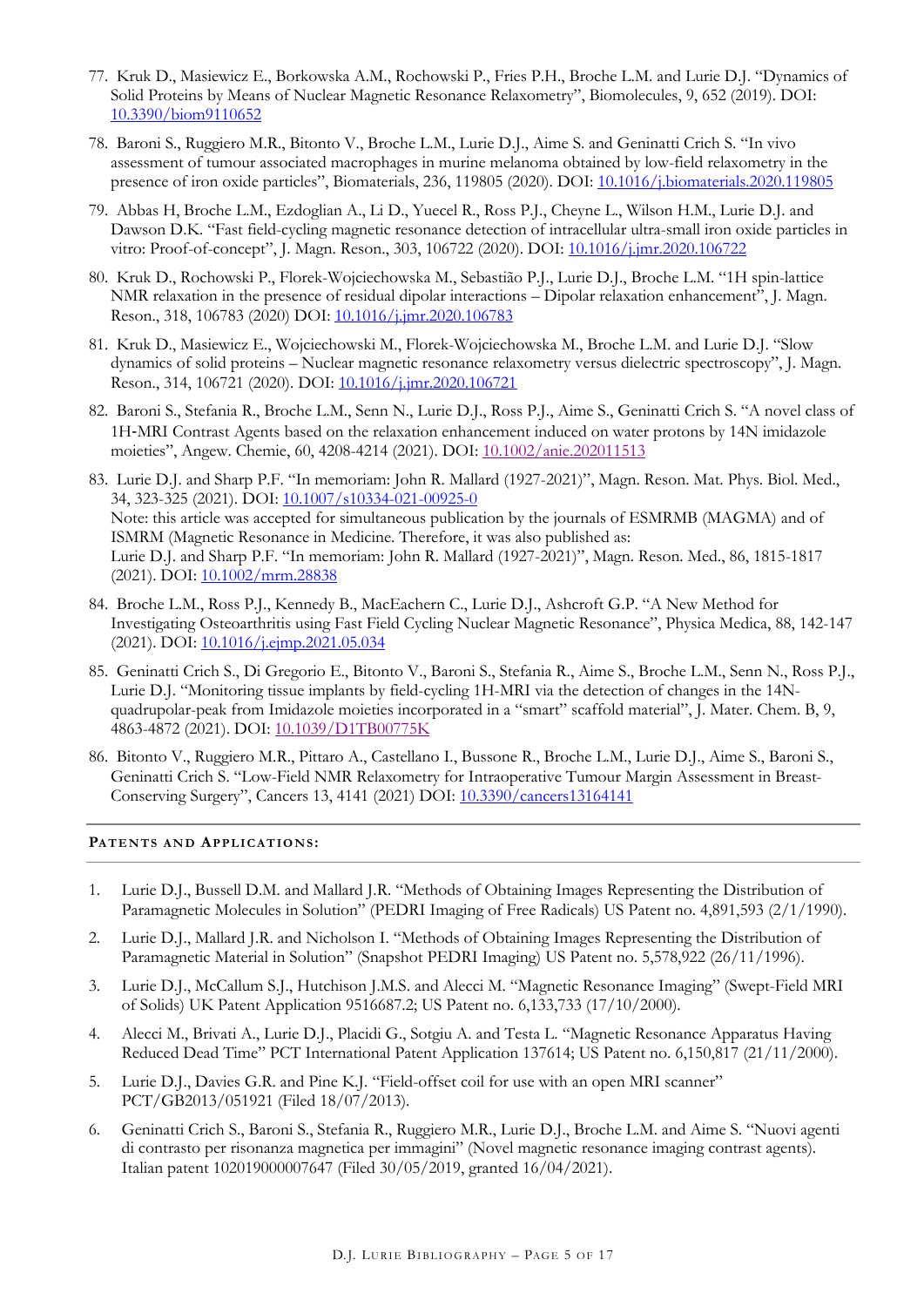#### **CONFERENCE PRESENTATIONS :**

- 1. Lurie D.J. "Optimisation of 180° Selective Pulses in NMR Imaging" Biological Engineering Society, 6th Nordic Meeting, Aberdeen, July 1984.
- 2. Lurie D.J. "A Systematic Approach to the Optimisation of 90° and 180° Selective Excitation" Society of Magnetic Resonance in Medicine, 3rd Annual Meeting, New York, 1984, p486.
- 3. Lurie D.J. "Nonselective 180° Pulses with Resonance-Offset Compensation" Society for Magnetic Resonance Imaging, 3rd Annual Meeting, San Diego, 1985, p43.
- 4. Lurie D.J. "Numerical Design of Composite RF Pulses" Society of Magnetic Resonance in Medicine, 4th Annual Meeting, London, 1985, p1019.
- 5. Lurie D.J. "Self Compensating Selective RF Pulses" Society of Magnetic Resonance in Medicine, 5th Annual Meeting, Montreal, 1986, p1400.
- 6. Lurie D.J. and Mallard J.R. "Composite Pulses for NMR Imaging" Third Congress, European Society of Magnetic Resonance in Medicine and Biology, Aberdeen, 1986, p145.
- 7. Lurie D.J. and Mallard J.R. "Complex and Pulse Width Modulated Pulses for Improved Selective Excitation" Society of Magnetic Resonance in Medicine, 6th Annual Meeting, New York, 1987, p938.
- 8. Bussell D.M., Lurie D.J. and Mallard J.R. "Antennas for ESR Excitation of Low-Field NMR Samples" Society of Magnetic Resonance in Medicine, 6th Annual Meeting, New York, 1987, p826.
- 9. Lurie D.J., Bussell D.M., Bell L.H. and Mallard J.R. "Proton Electron Double Resonance Imaging: A New Method for Imaging Free Radicals" Society of Magnetic Resonance in Medicine, 6th Annual Meeting, New York, 1987, Works in prog., p24.
- 10. Nicholson I., Lurie D.J., and Mallard J.R. "Practical Considerations for Double Resonance Imaging of Free Radicals" Society of Magnetic Resonance in Medicine, 7th Annual Meeting, San Francisco, 1988, p 380.
- 11. Lurie D.J., Nicholson I. and Mallard J.R. "Proton Electron Double Resonance Imaging of Free Radicals in Large Aqueous Samples" Society of Magnetic Resonance in Medicine, 7th Annual Meeting, San Francisco, 1988, p 1094.
- 12. Lurie D.J., Nicholson I. and Mallard J.R. "Imaging Free Radicals by PEDRI at 0.01T and 0.04T" Society for Magnetic Resonance Imaging, 7th Annual Meeting, Los Angeles, 1989, p88.
- 13. Lurie D.J., Hutchison J.M.S., Bell L.H., Nicholson, I, Bussell D.M. and Mallard J.R. "Field-Cycled Proton Electron Double Resonance Imaging of Free Radicals in Large Aqueous Samples" Society of Magnetic Resonance in Medicine, 8th Annual Meeting, Amsterdam, 1989, p329.
- 14. Nicholson I., Lurie D.J. and Mallard J.R. "A Method for Improving the Signal Enhancement in Proton Electron Double Resonance Imaging" Society of Magnetic Resonance in Medicine, 8th Annual Meeting, Amsterdam, 1989, p817.
- 15. Wiggins C.J., Lurie D.J., Hutchison J.M.S. and Mallard J.R. "A Comparison of Water Suppression Techniques on a Low-Field Resistive Imaging System" Society of Magnetic Resonance in Medicine, 8th Annual Meeting, Amsterdam, 1989, p853.
- 16. Lurie D.J., Hutchison J.M.S., Bell L.H., Nicholson, I, Bussell D.M. and Mallard J.R. "Field-Cycled Proton Electron Double Resonance Imaging of Free Radicals" International Workshop on In-Vivo ESR and ESR Imaging, L'Aquila, Italy, 1989.
- 17. Lurie D.J., Nicholson I. and Mallard J.R. "Image-Selected EPR Spectra from Proton-Electron Double-Resonance Images of Free Radicals" European Society of Magnetic Resonance in Medicine and Biology 7th Annual Congress, Strasbourg, France, 1990, p197.
- 18. Nicholson I., Lurie D.J., Foster M.A. and Mallard J.R. "In Vivo Proton Electron Double Resonance Imaging of Nitroxide Free Radicals" European Society of Magnetic Resonance in Medicine and Biology 7th Annual Congress, Strasbourg, France, 1990, p455.
- 19. Lurie D.J., Nicholson I. and Mallard J.R. "EPR Spectra Obtained from Field-Cycled PEDRI Images" 13th International EPR Symposium held as part of 32nd Rocky Mountain Conference on Analytical Chemistry, Denver, Colorado, USA, 1990, p111.
- 20. Lurie D.J., Nicholson I., Foster M.A. and Mallard J.R. "Free Radicals Imaged In-Vivo in the Rat using Proton-Electron Double-Resonance Imaging" Royal Society Discussion Meeting on NMR Imaging: Recent Developments and Future Prospects; June 5-6 1990.
- 21. Nicholson I., Lurie D.J., Foster M.A. and Mallard J.R. "In Vivo Proton Electron Double Resonance Imaging of Nitroxide Free Radicals" Society of Magnetic Resonance in Medicine, 9th Annual Meeting, New York, USA, 1990, p619.
- 22. Lurie D.J., McLay, J., Nicholson I. and Mallard J.R. "UV-Generated Spin-Trapped Hydroxyl Free Radicals Imaged by Proton-Electron Double-Resonance Imaging" European Society of Magnetic Resonance in Medicine and Biology 8th Annual Congress, Zurich, Switzerland, 1991, p236.
- 23. Lurie D.J., Nicholson I., Foster, M.A. and Mallard J.R. "Proton-Electron Double-Resonance Imaging of Free Radicals" Digest of the World Congress on Medical Physics and BioMedical Engineering, Kyoto, Japan, July 7-12 1991; Med. Biol. Eng. Comput. **29** Supplement Part 1, p210.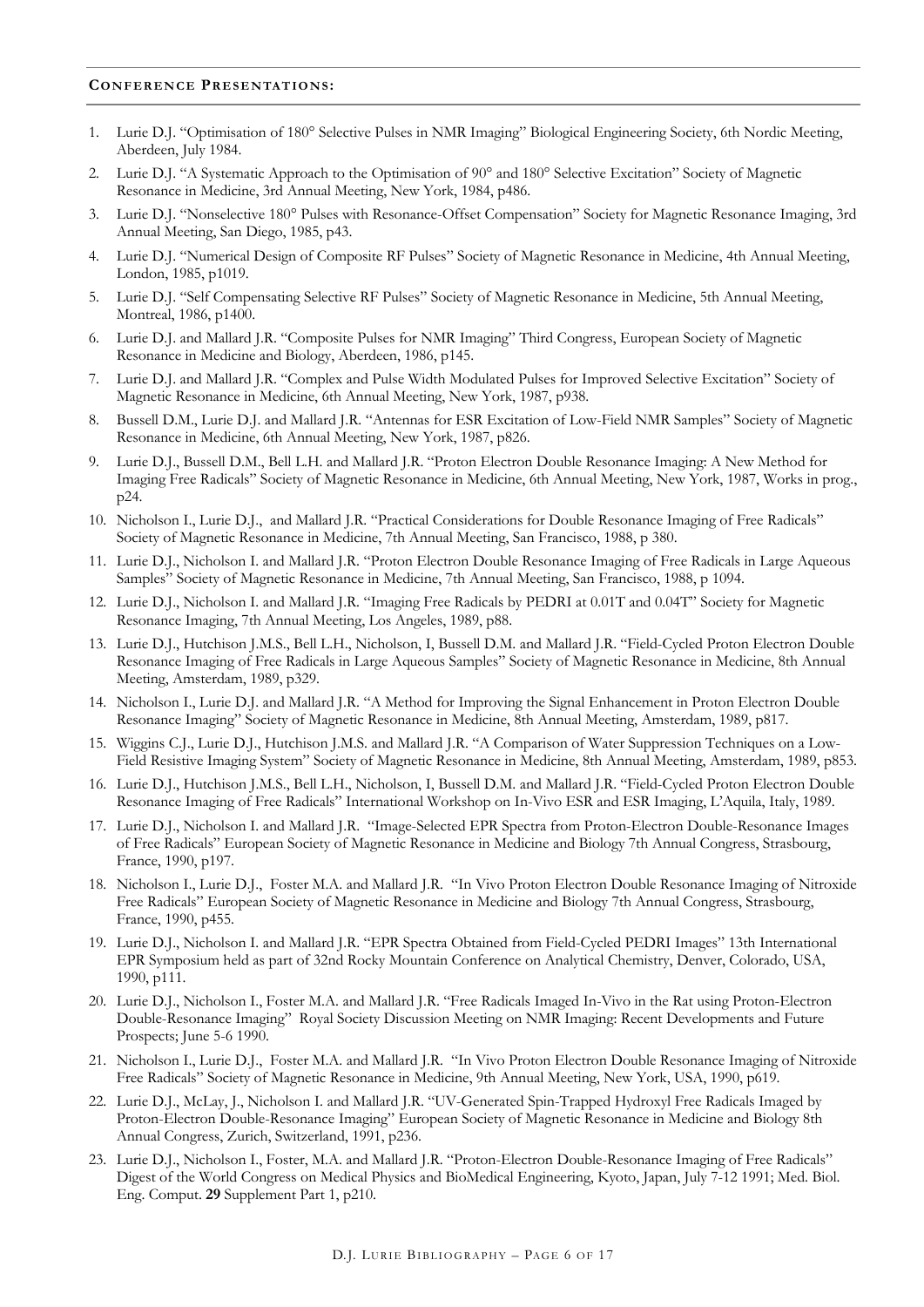- 24. Lurie D.J., McLay, J., Nicholson I. and Mallard J.R. "Hydroxyl Free Radical Production Imaged by Proton-Electron Double-Resonance Imaging with Spin-Trapping" Society of Magnetic Resonance in Medicine, 10th Annual Meeting, San Francisco, USA, 1991, p478.
- 25. Lurie D.J., Nicholson I., McLay J. and Mallard J.R. "Spin-Trapped Hydroxyl Free Radicals Studied at Low Field by Field-Cycled Dynamic Nuclear Polarization" International Symposium on Recent Advances in ESR Spectroscopies, Padova, Italy, September 8-12, 1991, p110.
- 26. Lurie D.J., Nicholson I., McLay J. and Mallard J.R. "UV-Generated Spin-Trapped Hydroxyl Free Radicals Imaged by Proton-Electron Double-Resonance Imaging" Presented at: Progress in MRI: Scientific and Clinical Developments in the United Kingdom. British Institute of Radiology, 14 October 1991.
- 27. Lurie D.J., Nicholson I., McLay J. "Detection, Characterisation and Imaging of Short-Lived Free Radicals by Double-Resonance Techniques" British Radiofrequency Spectroscopy Group Meeting, Nottingham, 12-15 April 1992.
- 28. Lurie D.J., Nicholson I. and Mallard J.R. "Fast Imaging of Free Radical Distributions using Snapshot Field-Cycled Proton-Electron Double-Resonance Imaging" Society of Magnetic Resonance in Medicine, 11th Annual Meeting, Berlin, Germany, 8-14 August 1992, p72.
- 29. Lurie D.J., Nicholson I. and Mallard J.R. "Snapshot Double-Resonance Imaging of Free Radicals" 26th Congress Ampere on Magnetic Resonance, Athens, Greece, September 6-12 1992, Extended Abstracts, pp 25-26.
- 30. Robb , F.J.L. , Lurie , D.J. and Nicholson, I. "Oximetry Using Dynamic Nuclear Polarization Techniques" Proc. SMRM 11th Annual meeting, Berlin, p 4101 (1992).
- 31. Nicholson I., Lurie D.J. and Mallard J.R. "The use of Proton-Electron Double-Resonance Imaging to study Proton Mobility" 11th European Experimental NMR Conference, Lisbon June 1992 (Abstract 158)
- 32. Lurie D.J., Nicholson I., Robb F.J.L., Foster M.A., Bussell D.M., Yeung D., Hutchison J.M.S. "Detection and Imaging of Free Radicals by Proton-Electron Double-Resonance Imaging (PEDRI). Workshop on EPR of Viable Biological Systems, Dartmouth College, Hanover, New Hampshire, USA, 17-21 October 1993.
- 33. Lurie D.J., McLay J.S., Partridge R.S., Robb F.J.L., Nicholson I. "The Use of NMR/EPR Double Resonance Techniques to Detect and Image Free Radicals" 4th International Symposium on Spin Trapping and Organic EPR Spectroscopy, Oklahoma Medical Research Foundation, Oklahoma City, USA, 24-28 October 1993.
- 34. Robb , F.J.L. , Lurie , D.J. and Nicholson, I. "Proton Electron Double Resonance Imaging of Oxygen Concentrations" Proc. Royal Society of Chemistry ESR Group Meeting , Sheffield (1993).
- 35. Lurie D.J., Foster M.A., Partridge R.S., Nicholson I., Robb F.J.L. "EPRI and PEDRI Functional Imaging" Institution of Electrical Engineers, Colloquium on Functional Imaging, London, 5th January 1994, p5/1-5/3.
- 36. Lurie D.J., Foster M.A., Partridge R.S., Nicholson I., Robb F.J.L. "Proton Electron Double Resonance Imaging of Free Radical Contrast Agents" Joint MRC/SERC Workshop on Functional Imaging, University of Nottingham, 6-7 January 1994.
- 37. Lurie D.J., Foster M.A., Partridge R.S., Nicholson I. and Robb F.J.L. "Progress in Proton-Electron Double-Resonsnce Imaging of Free Radicals" First Nottingham Symposium on Magentic Resonance in Medicine, University of Nottingham, 6-8 April 1994, p S13.
- 38. Lurie D.J., Foster M.A., Partridge R.S. and Seimenis I. "Imaging Free Radicals by EPRI and PEDRI" 52nd Annual Congress of the British Institute of Radiology, Harrogate, 23-25 May 1994, p1.
- 39. Lurie D.J. "Optimisation of Field-Cycled Proton-Electron Double-Resonance Imaging of Free Radicals" Society of Magnetic Resonance 2nd Meeting, San Francisco, 6-12 August 1994, p 751.
- 40. Nicholson I., Robb F.J.L. and Lurie D.J. "Detection and Imaging of free radicals using radiofrequency Longitudinally-Detected ESR (LODESR Imaging)" 2nd Annual Meeting of SMR, San Francisco August 1994, p385.
- 41. Yeung D., Hutchison J.M.S. and Lurie D.J. "An Improved Birdcage Design for Field-Cycled Proton-Electron Double-Resonance Imaging" Society of Magnetic Resonance 2nd Annual Meeting, San Francisco, August 1994, p736.
- 42. Foster M.A., Seimenis I., Nicholson I., Lurie D.J. and Hutchison J.M.S. "Proton Electron Double Resonance Imaging Study of Kidney Function in Rat Papillary Necrosis" BIR Rontgen Centenary Congress, Birmingham, June 1995, p47.
- 43. McCallum S.J., Alecci M. and Lurie D.J. "A Flexible Free Radical Detection System Capable of CW-ESR and PEDRI" BIR Rontgen Centenary Congress, Birmingham, June 1995, p471.
- 44. Nicholson I., Robb F.J.L. and Lurie D.J. "Detection and Imaging of Free Radicals Using Radiofrequency Longitudinally Detected ESR (LODESR Imaging)" BIR Rontgen Centenary Congress, Birmingham, June 1995, p471.
- 45. Foster M.A., Partridge R., Seimenis I. and Lurie D.J. "Passage of a Nitroxide Spin-Label through Rat Liver: Quantitative Inter-relationship of ESR and PEDRI Observations" Proc. Society of Magnetic Resonance 3rd Meeting, Nice, France, August 1995, p1213.
- 46. Seimenis I., Foster M.A., Lurie D.J., Hutchison J.M.S., Whiting P.H., Payne S. and Brown P. "In Vivo PEDRI Study of the Renal Excretion Mechanism of a Nitroxide Free Radical" Proc. Society of Magnetic Resonance 3rd Meeting, Nice, France, August 1995, p1214.
- 47. Seimenis I., Foster M.A., Lurie D.J., Hutchison J.M.S., Whiting P.H., Payne S. and Brown P. "The Severity and Progress of BEA-Induced Renal Papillary Necrosis Assessed by PEDRI" Proc. Society of Magnetic Resonance 3rd Meeting, Nice, France, August 1995, p1215.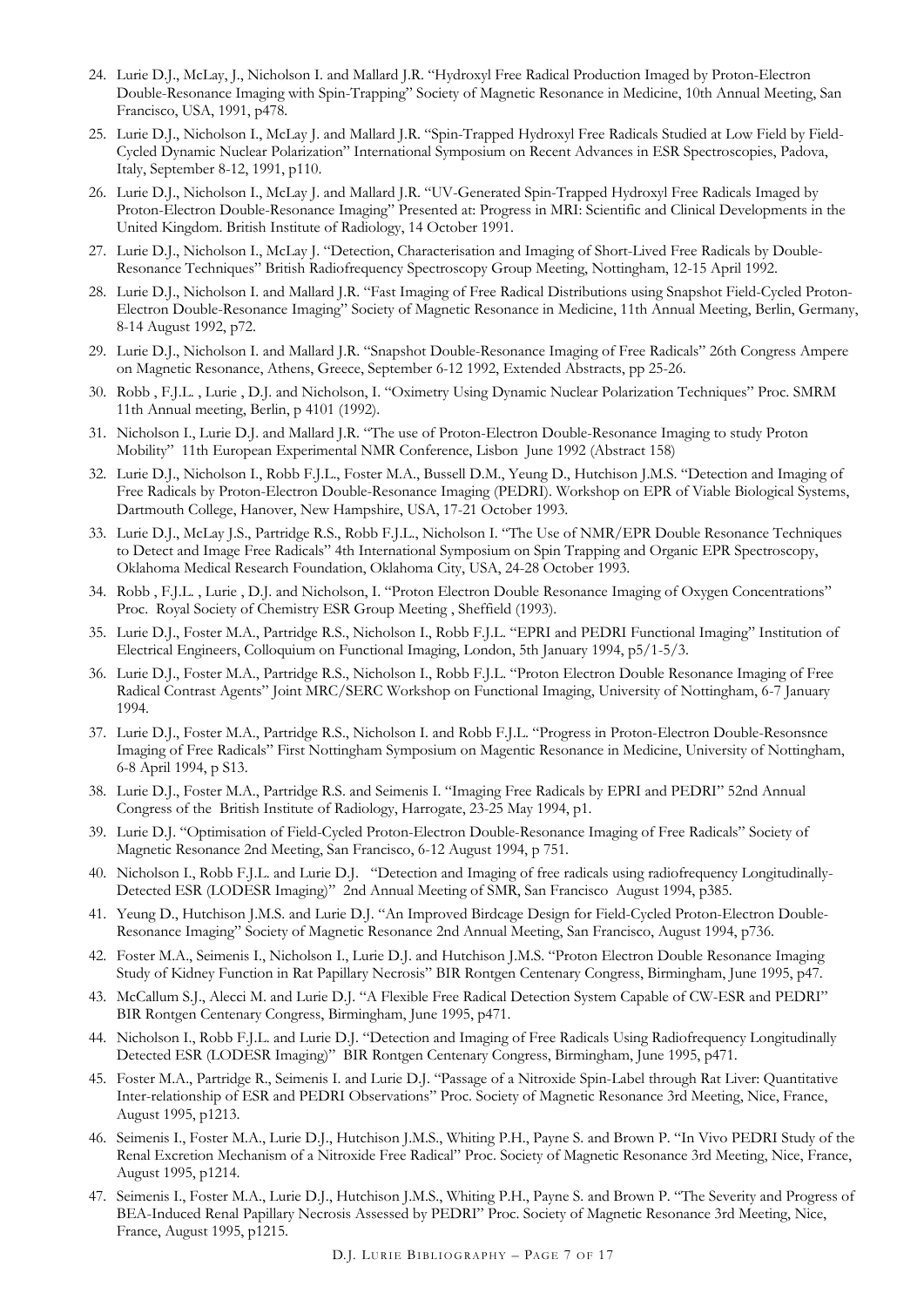- 48. Alecci M., McCallum S.J., Foster M.A., Lurie D.J. and Seimenis I. "Detection of Nitroxide Free Radicals in the Live Rat by 300 MHz EPR Spectroscopy" Proc. Society of Magnetic Resonance 3rd Meeting, Nice, France, August 1995, p1216.
- 49. McCallum S.J., Alecci M. and Lurie D.J. "Modification of a Whole Body MR Imager to Allow In Vivo EPR Spectroscopy" Proc. Society of Magnetic Resonance 3rd Meeting, Nice, France, August 1995, p1217.
- 50. Yeung D., Hutchison J.M.S. and Lurie D.J. "A 2.5 MHz Birdcage Resonator for Low-Field MRI" Proc. Society of Magnetic Resonance 3rd Meeting, Nice, France, August 1995, p965.
- 51. Baras P., Hutchison J.M.S. and Lurie D.J. "Development of a Resistive Field Cycled MRI System" Proc. Society of Magnetic Resonance 3rd Meeting, Nice, France, August 1995, p691.
- 52. Lurie D.J., Yeung D., Foster M.A. and Partridge R.S. "A Whole-Body Free Radical Imager Using Field-Cycled PEDRI" Proc. 3rd International Conference on Magnetic Resonance Microscopy, Wurzburg, Germany, August 1995, p13.
- 53. Lurie D.J., McCallum S.J., Hutchison J.M.S. and Alecci M. "A New Technique for Imaging Ultra-Short T2 Solids" Proc. 3rd International Conference on Magnetic Resonance Microscopy, Wurzburg, Germany, August 1995, p24.
- 54. McCallum S.J., Alecci M. and Lurie D.J. "Progress Towards a Combined PEDRI and CW EPR Instrument for Detecting Free Radicals In Vivo" Proc. International Workshop on In Vivo ESR and ESR Imaging, L'Aquila, Italy, September 1995, p.13.
- 55. Robb F.J.L., Hutchison J.M.S., Nicholson I., Lurie D.J. and Foster M.A. "A Small Bore FC-PEDRI Imaging System for Small Mammals" Proc. International Workshop on In Vivo ESR and ESR Imaging, L'Aquila, Italy, September 1995, p14.
- 56. Nicholson I., Robb F.J.L. and Lurie D.J. "Two-Dimensional Imaging of Free Radicals using Radiofrequency Longitudinally-Detected ESR (LODESR Imaging)" Proc. International Workshop on In Vivo ESR and ESR Imaging, L'Aquila, Italy, September 1995, p20.
- 57. Lurie D.J., Yeung D., Partridge R.S. and Hutchison J.M.S. "Design, Construction and Use of a Whole-Body Free Radical Imager using FC-PEDRI" Proc. International Workshop on In Vivo ESR and ESR Imaging, L'Aquila, Italy, September 1995, p29.
- 58. Alecci M., Lurie D.J. and Nicholson I. "A PEDRI Apparatus with Simultaneous EPR Irradiation" Proc. International Workshop on In Vivo ESR and ESR Imaging, L'Aquila, Italy, September 1995, p30.
- 59. Foster M.A., Seimenis I. and Lurie D.J. "Excretion of an Exogenous Free Radical in the Rat Monitored by Proton-Electron Double-Resonance Imaging" Proc. International Workshop on In Vivo ESR and ESR Imaging, L'Aquila, Italy, September 1995, p32.
- 60. Partridge R.S., Foster M.A., Seimenis I. and Lurie D.J. "Nitroxide Spin-Label Passage Through Rat Liver: Quantitative Comparsion of X-Band and PEDRI Results" Proc. International Workshop on In Vivo ESR and ESR Imaging, L'Aquila, Italy, September 1995, p33.
- 61. Alecci M., Nicholson I. and Lurie D.J. "A Novel Multiple-Tuned RF Loop-Gap Resonator for use in PEDRI" Proc. International Workshop on In Vivo ESR and ESR Imaging, L'Aquila, Italy, September 1995, p34.
- 62. Alecci M., McCallum S.J., Foster M.A., Lurie D.J. and Seimenis I. "In Vivo Detection of a Nitroxide Free Radical by RF EPR and PEDRI: Preliminary Comparison" Proc. International Workshop on In Vivo ESR and ESR Imaging, L'Aquila, Italy, September 1995, p35.
- 63. Partridge R.S., Lurie D.J. and McLay J. "FCDNP and PEDRI of Endogenous Biological Free Radicals In-Vitro" Proc. International Workshop on In Vivo ESR and ESR Imaging, L'Aquila, Italy, September 1995, p42.
- 64. Nicholson I., Foster M.A., Robb F.J.L., Hutchison J.M.S. and Lurie D.J. "Two-Dimensional In-Vivo Imaging in the Rat using Radiofrequency Longitudinally-Detected ESR (LODESR Imaging)" Proc. International Workshop on In Vivo ESR and ESR Imaging, L'Aquila, Italy, September 1995, p76.
- 65. Seimenis I., Foster M.A., Lurie D.J., Hutchison J.M.S., Whiting P.H., Payne S. and Brown P. "BEA-Induced Damage to RenalFunction in the Rat - a PEDRI Study" Proc. International Workshop on In Vivo ESR and ESR Imaging, L'Aquila, Italy, September 1995, p85.
- 66. Lurie D.J., Foster M.A., Hutchison J.M.S. and Yeung D. "Development and Use of a Whole-Body Free Radical Imager Using Field-Cycled PEDRI" Proc. Society of Magnetic Resonance 4th Meeting, New York, April 1996, p1382.
- 67. Alecci M., Lurie D.J., Nicholson I., Placidi G. and Sotgiu A. "Increasing PEDRI Sensitivity with Multiple Simultaneous EPR Irradiation of Nitroxide Free Radicals" Proc. Society of Magnetic Resonance 4th Meeting, New York, April 1996, p1384.
- 68. Yeung D., Hutchison J.M.S. and Lurie D.J. "A New Dual-Tuned Split-Solenoid for Double-Resonance Applications" Proc. Society of Magnetic Resonance 4th Meeting, New York, April 1996, p1424.
- 69. Lurie D.J., Fichtlsherer B., Seimenis I., Foster M.A. and Mülsch A. "Detection and Imaging of Spin-Trapped Nitric Oxide Using PEDRI" Proc. 19th Intl. EPR Symp. (38th Rocky Mountain Conf. on Analyt. Chem.), Denver, Colorado, July 1996, Abstract no. 74.
- 70. Lurie D.J., Foster M.A., Yeung D. and Hutchison J.M.S. "A Human-Scale Free Radical Imager Using Field-Cycled PEDRI" Proc. 19th Intl. EPR Symp. (38th Rocky Mountain Conf. on Analyt. Chem.), Denver, Colorado, July 1996, Abstract no. 117.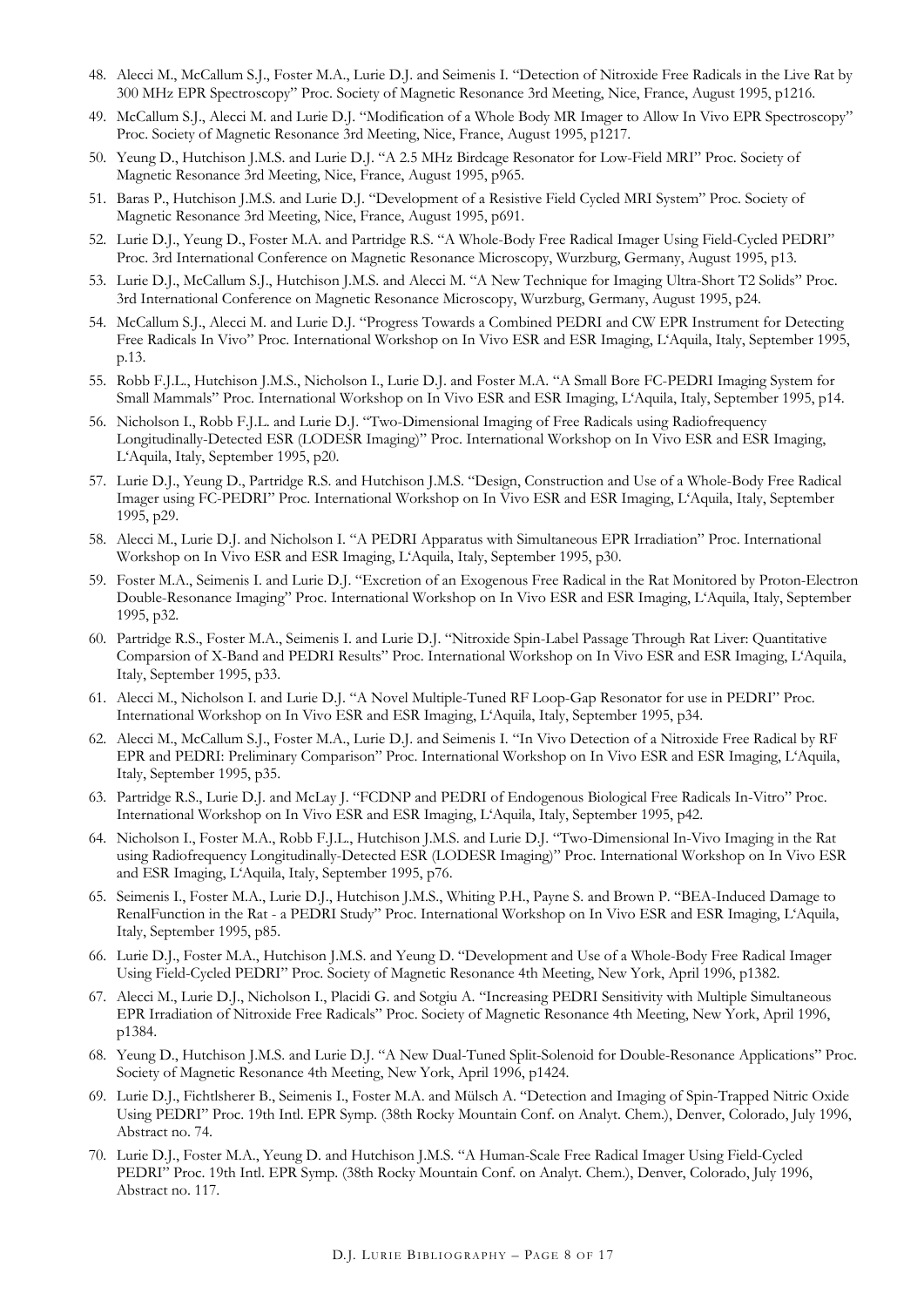- 71. Nicholson I., Foster M.A., Robb F.J.L., Hutchison J.M.S. and Lurie D.J. "Two-Dimensional In-Vivo Imaging Using Longitudinally-Detected ESR (LODESR Imaging)" Proc. 19th Intl. EPR Symp. (38th Rocky Mountain Conf. on Analyt. Chem.), Denver, Colorado, July 1996, Abstract no. 133.
- 72. Robb F.J.L., Nicholson I. and Lurie D.J. "Modelling the PEDRI Enhancement as a Function of [O2]" Proc. 19th Intl. EPR Symp. (38th Rocky Mountain Conf. on Analyt. Chem.), Denver, Colorado, July 1996, Abstract no. 148.
- 73. Robb F.J.L., Hutchison J.M.S., Nicholson I. and Lurie D.J. "A Small-Bore FC-PEDRI System" Proc. 19th Intl. EPR Symp. (38th Rocky Mountain Conf. on Analyt. Chem.), Denver, Colorado, July 1996, Abstract no. 149.
- 74. Alecci M., Lurie D.J., Nicholson I., Placidi G. and Sotgiu A. "A PEDRI Apparatus with Simultaneous Multiple EPR Irradiation at 10 mT" Scientific Program and Book of Abstracts, ESMRMB 13th Annual Meeting, Prague, September 1996; MAG\*MA, Supplement to Vol. IV No. II, p72.
- 75. Nicholson I., Foster M.A., Lurie D.J. and Seimenis I. "Longitudinally-Detected ESR Imaging for Studying Exogenous Free Radical in the Living Rat" Scientific Program and Book of Abstracts, ESMRMB 13th Annual Meeting, Prague, September 1996; MAG\*MA, Supplement to Vol. IV No. II, p73.
- 76. Robb F.J.L., Nicholson I. and Lurie D.J. "Theoretical Aspects of PEDRI Oximetry" Scientific Program and Book of Abstracts, ESMRMB 13th Annual Meeting, Prague, September 1996; MAG\*MA, Supplement to Vol. IV No. II, p268.
- 77. Foster M.A., Seimenis I., Lurie D.J., Fichtlscherer B. and Mülsch A. "X-Band ESR, PEDRI and FC-DNP Detection of Naturally-Trapped Nitroxide Free Radicals" Scientific Program and Book of Abstracts, ESMRMB 13th Annual Meeting, Prague, September 1996; MAG\*MA, Supplement to Vol. IV No. II, p268.
- 78. Baras P., Hutchison J.M.S. and Lurie D.J. "Signal Response in Field-Cycled MRI Pulse Sequences" Scientific Program and Book of Abstracts, ESMRMB 13th Annual Meeting, Prague, September 1996; MAG\*MA, Supplement to Vol. IV No. II, p278.
- 79. Davies G.R., McCallum S.J., Nicholson I., Hutchison J.M.S. and Lurie D.J. "CW Acquisition Technique for MRI of Solids" Extended Abstracts, 28<sup>th</sup> Congress Ampere, Canterbury, UK, 1<sup>st</sup> - 6<sup>th</sup> September 1996, p409.
- 80. Fichtlscherer B., Seimenis I., Lurie D.J., Foster M. and Mülsch A. "Magnetic Resonance Imaging of Nitric Oxide" Deutsche Gesellschaft für experimentalle und klinische Pharmakologie und Toxikologie, 38th Sprting Meeting, Mainz, Germany, published in Archives of Pharmacology, **355** (Suppl.), 146 (1997).
- 81. Yeung D., Hutchison J.M.S. and Lurie D.J. "A New Dual-Tuned Birdcage Resonator For Double Resonance Applications" Proc. Int. Society of Magnetic Resonance in Medicine 5<sup>th</sup> Meeting, Vancouver, April 1997, p1495.
- 82. Lurie D.J., Foster M.A., Seimenis I., Fichtlscherer B. and Mülsch A. "Naturally-Generated Nitric Oxide Complexes Detected by Overhauser Techniques" Proc. Int. Society of Magnetic Resonance in Medicine 5th Meeting, Vancouver, April 1997, p2128.
- 83. Robb F.J.L., Hutchison J.M.S., Nicholson I. and Lurie D.J. "Correcting for Eddy-Current Effects in a FC-PEDRI Instrument Using an Inductive Feedback Mechanism" Proc. Int. Society of Magnetic Resonance in Medicine 5th Meeting, Vancouver, April 1997, p2131.
- 84. Alecci M., Brivati J.A., Placidi G., Testa L., Lurie D.J. and Sotgiu A. "A Novel Transmitter/Receiver for Pulsed EPR" Proc. Int. Society of Magnetic Resonance 5th Meeting, Vancouver, April 1997, p2132.
- 85. Nicholson I., Robb F.J.L., Panagiotelis I. and Lurie D.J. "A Combined System for Proton NMR Imaging and Radiofrequency Longitudinally Detected ESR Imaging" Proc. Int. Society of Magnetic Resonance in Medicine 5th Meeting, Vancouver, April 1997, p2133.
- 86. Lurie D.J., Foster M.A. and Seimenis I. "Progress Towards the Detection and Imaging of Naturally-Detected Free Radicals in Biological Systems by Double Magnetic Resonance" Institute of Physics and Engineering in Medicine 3rd Annual Conference, Dundee, September 1997, p116.
- 87. Nicholson I., Robb F.J.L., Koptioug A., Foster M.A. and Lurie D.J. "Imaging Free Radicals using Radio Frequency Longitudinally Detected ESR (LODESR Imaging)" Institute of Physics and Engineering in Medicine 3rd Annual Conference, Dundee, September 1997, p117.
- 88. McCallum S.J. and Lurie D.J. "A Multimodal Magnetic Resonance Instrument for Detecting Free Radicals In-Vivo" Institute of Physics and Engineering in Medicine 3rd Annual Conference, Dundee, September 1997, p187.
- 89. Davies G.R., McCallum S.J., Nicholson I., Lurie D.J. and Hutchison J.M.S. "CW MRI of Short T<sub>2</sub> Materials" 4th International Conference on Magnetic Resonance Microscopy and Macroscopy, Albuquerque, USA, September 1997, p45.
- 90. Fichtlscherer B., Foster M.A., Lurie D.J., Seimenis I. and Mülsch A. "Overhauser Imaging of Nitric Oxide" 2nd Int. Conf. on Bioradicals and 5th Int. Workshop on ESR Imaging and in vivo ESR Spectroscopy, Yamagata, Japan, October 1997, p43.
- 91. Nicholson I., Robb F.J.L., Koptioug A., Hutchison J.M.S. and Lurie D.J. "RF Coils for a Combined System Capable of Proton NMR Imaging and Radiofrequency Longitudinally Detected ESR Imaging" 2nd Int. Conf. on Bioradicals and 5th Int. Workshop on ESR Imaging and in vivo ESR Spectroscopy, Yamagata, Japan, October 1997, p51.
- 92. Puwanich P. and Lurie D.J. "Development of a Loop-Gap Resonator for Field-Cycled Proton Electron Double Resonance Imaging" 2nd Int. Conf. on Bioradicals and 5th Int. Workshop on ESR Imaging and in vivo ESR Spectroscopy, Yamagata, Japan, October 1997, p55.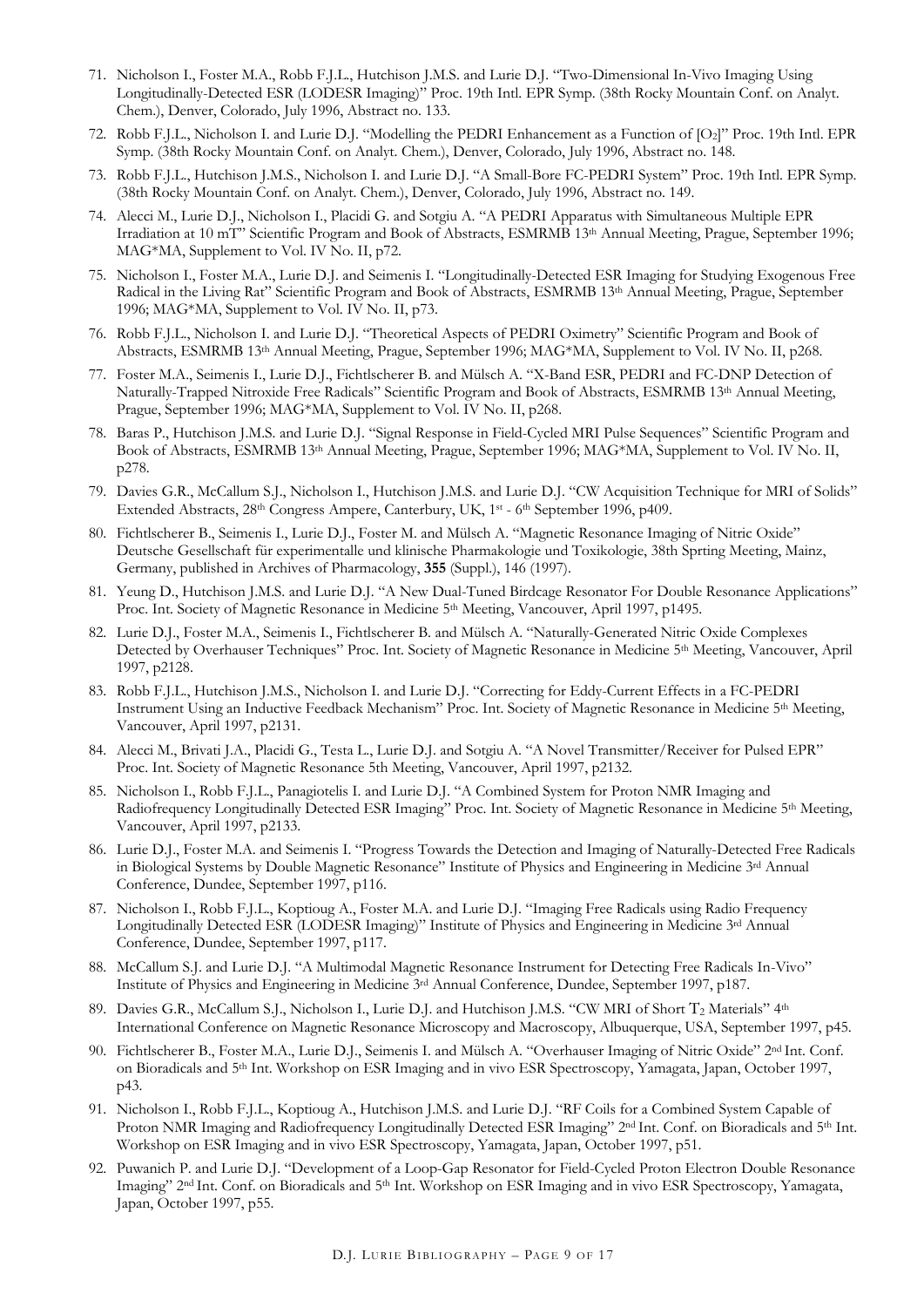- 93. Foster M.A., Lurie D.J., Seimenis I., Nicholson I., McCallum S. and Alecci M. "In vivo Detection of an Exogenous Nitroxide Spin Label (PCA) - a Comparison of ESR-based Techniques" 2nd Int. Conf. on Bioradicals and 5th Int. Workshop on ESR Imaging and in vivo ESR Spectroscopy, Yamagata, Japan, October 1997, p77.
- 94. McCallum S.J. and Lurie D.J. "Free Radical Detection In Vivo using a Multimodality MR System Capable of Sequential NMR Imaging, PEDRI and RF CW-EPR Spectroscopy" 2<sup>nd</sup> Int. Conf. on Bioradicals and 5<sup>th</sup> Int. Workshop on ESR Imaging and in vivo ESR Spectroscopy, Yamagata, Japan, October 1997, p78.
- 95. Lurie D.J. "Detection and Imaging of Free Radicals In Vivo by Overhauser Techniques" 2nd Int. Conf. on Bioradicals and 5th Int. Workshop on ESR Imaging and in vivo ESR Spectroscopy, Yamagata, Japan, October 1997, p81.
- 96. Foster M.A., Seimenis I., Lurie D.J., Fichtlscherer B. and Mülsch A. "Ex- and In-vivo Detection of Nitric Oxide / Iron / Protein Compounds in Rat Liver using PEDRI" 2<sup>nd</sup> Int. Conf. on Bioradicals and 5<sup>th</sup> Int. Workshop on ESR Imaging and in vivo ESR Spectroscopy, Yamagata, Japan, October 1997, p81.
- 97. Alecci M. and Lurie D.J. "Low Field (10 mT) Pulsed Dynamic Nuclear Polarisation" Proc. Int. Society of Magnetic Resonance in Medicine 6th Meeting, Sydney, March 1998, p1920.
- 98. Lurie D.J., Foster M.A. and Hutchison J.M.S. "Overhauser Techniques for Imaging Free Radicals" 14th European Experimental NMR Conference, Bled, Slovenia, May 1998, p4.
- 99. Davies G.R., McCallum S.J., Hutchison J.M.S. and Lurie D.J. "Continuous-Wave NMR Imaging of Solids" 14th European Experimental NMR Conference, Bled, Slovenia, May 1998, p87.
- 100. Lurie D.J. "Field-Cycled Magnetic Resonance Imaging Techniques and Applications" Symposium on Field-Cycling NMR Relaxometry, Berlin, August 1998, p5.
- 101. Lurie D.J. "Quadrupole-Dip Measurement in Humans by Whole-Body Field-Cycling NMR Relaxometry and Imaging" in "Magnetic Resonance and Related Phenomena", D. Ziessow and W. Lubitz, eds., ISBN 3-7983-1780-1, Proc. 29th Ampere and 13th ISMAR Conference, Berlin, August 1998, p254.
- 102. Davies G.R., McCallum S.J., Hutchison J.M.S. and Lurie D.J. "Continuous-Wave NMR Imaging of Solid Materials" in "Magnetic Resonance and Related Phenomena", D. Ziessow and W. Lubitz, eds., ISBN 3-7983-1780-1, Proc. 29th Ampere and 13th ISMAR Conference, Berlin, August 1998, p567.
- 103. Davies G.R., McCallum S.J., Hutchison J.M.S., Lurie D.J. and Nicholson I. "Continuous-Wave NMR Imaging of Solid Materials" Ampere Workshop on Porous Systems and Systems with Restricted Geometry, Delphi, Greece, August 1998, p64.
- 104. Foster M.A., Grigor'ev I.A., Lurie D.J., McCallum S., Panagiotelis I., Koptioug A., Hutchison J.M.S. and Nicholson I. "In Vivo Detection of a pH-Sensitive Nitroxide in the Rat Stomach by Low-Field ESR-Based Techniques" EPR Workshop on In Vivo EPR and Related Studies, Dartmouth College, Hanover, New Hampshire, September 1998, p21.
- 105. Lurie D.J. "Practical Aspects of PEDRI and Field-Cycled PEDRI Imaging of Free Radicals" EPR Workshop on In Vivo EPR and Related Studies, Dartmouth College, Hanover, New Hampshire, September 1998, p55.
- 106. Lurie D.J. "Techniques and Applications of Whole-Body Field-Cycling MRI" 4th Annual Meeting, British Chapter of ISMRM, Nottingham, December 1998, p.19.
- 107. Lurie D.J. "Quadrupole Dips Measured by Whole-Body Field-Cycling Relaxometry and Imaging" Proc. Int. Society of Magnetic Resonance in Medicine 7<sup>th</sup> Meeting, Philadelphia, May 1999, p653.
- 108. Puwanich P., Lurie D.J. and Foster M.A. "Rapid Imaging of Free Radicals In Vivo using Snapshot Field-Cycled PEDRI" Proc. Int. Society of Magnetic Resonance in Medicine 7th Meeting, Philadelphia, May 1999, p2108.
- 109. Foster M., Grigor'ev I., Lurie D.J., Khramtsov V., McCallum S., Panagiotelis I., Hutchison J., Koptioug A. and Nicholson I. "Low-Field ESR-Based Techniques in the in vivo Detection and in vitro Study of pH-Sensitive Imidazolidine Nitroxide Spin Probes" Proc. Int. Society of Magnetic Resonance in Medicine 7th Meeting, Philadelphia, May 1999, p2111.
- 110. Foster M.A., Khramtsov V.V., Hutchison J.M.S., Grigor'ev I.A., Lurie D.J., McCallum S., Panagiotelis I., Nicholson I., Puwanich P. "In Vivo and In Vitro Studies of pH-Sensitive Spin Probes by Low-Field ESR" Intl. Workshop on In Vivo EPR and PEDRI, Aberdeen, September 1999, p16.
- 111. Fichtlscherer B., Foster M.A., Lurie D.J., Mülsch A. "Proton-Electron Double-Resonance Imaging of Nitrosyl-Iron Complexes" Intl. Workshop on In Vivo EPR and PEDRI, Aberdeen, September 1999, p28.
- 112. Alecci M., Placidi G., Brivati J.A., Testa L., Lurie D.J. and Sotgiu A. "220 MHz Time-Domain EPR Spectroscopy and Imaging" Intl. Workshop on In Vivo EPR and PEDRI, Aberdeen, September 1999, p36.
- 113. Puwanich P., Lurie D.J. and Foster M.A. "Rapid Imaging of Free Radicals using Snapshot Field-Cycled PEDRI" Intl. Workshop on In Vivo EPR and PEDRI, Aberdeen, September 1999, p48.
- 114. Foster M.A., Grigor'ev I.A., Lurie D.J., Khramtsov V.V., Hutchison J.M.S., McCallum S., Panagiotelis I. and Nicholson I. "Further Low-Field ESR Studies with the pH-Sensitive Spin Probe HMI" Intl. Workshop on In Vivo EPR and PEDRI, Aberdeen, September 1999, p49.
- 115. Alecci M., Placidi G., Lurie D.J. and Sotgiu A. "Theoretical and Experimental Optimisation of the Dead Time of RF Coils" Proc. Int. Society of Magnetic Resonance in Medicine 8th Meeting, Denver, April 2000, p1401.
- 116. Lurie D.J., Foster M.A., Youngdee W., Khramtsov V.V. and Grigor'ev I.A. "Recent Progress in Field-Cycled PEDRI Imaging of Free Radicals" 23rd International EPR Symposium, Proc. 42nd Rocky Mountain Conference on Analytical Chemistry, Broomfield, Colorado, USA, August 2000, abstract #31.

D.J. LURIE BIBLIOGRAPHY – PAGE 10 OF 17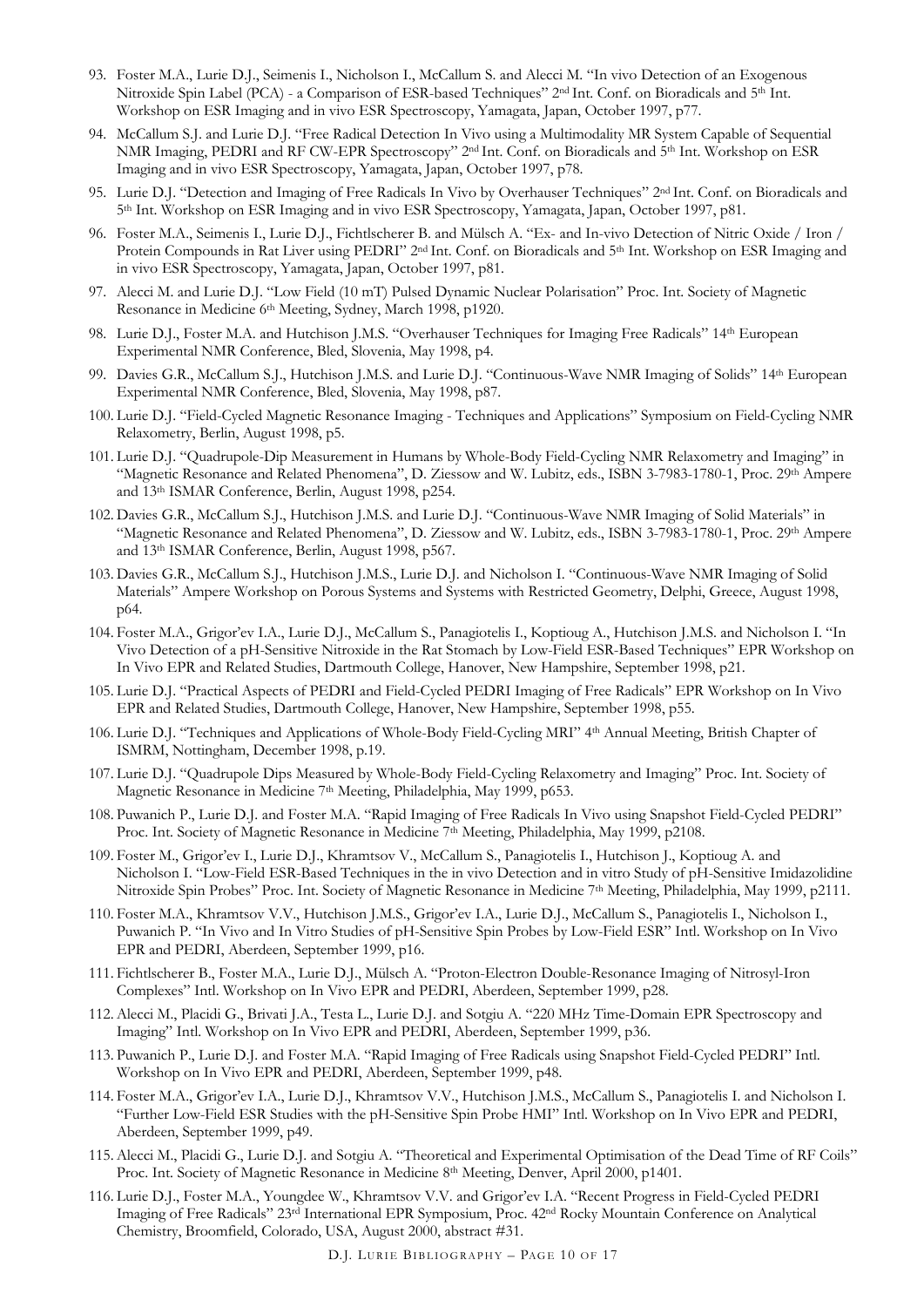- 117. Lurie D.J., Foster M.A., Puwanich P., Youngdee W., Khramtsov V.V., Grigor'ev I.A., Fichtlscherer B. and Mülsch A. "Imaging Free Radicals In Vivo by Overhauser Techniques" Proc. Royal Society of Chemistry ESR Group 33rd Annual Meeting, Norwich, September 2000, abstract #L25.
- 118. Lurie D.J. "Applications of Field-Cycling MRI" British Radiofrequency Spectroscopy Group Christmas Meeting 2000, Institute of Physics, London, November 2000.
- 119. Alecci M., Lurie D.J. and Sotgiu A. "Measurement of Longitudinal Relaxation Times of Free Radicals by Low-Field Pulsed Dynamic Nuclear Polarization" Proc. ISMRM 9th Scientific Meeting, Glasgow, April 2001, p935.
- 120. Foster M.A., Grigor'ev I.A., Hutchison J.M.S., Khramtsov V.V., Lurie D.J. and Nicholson I. "Comparitive Sensitivity of a pH-sensitive Spin Probe in Natural and Isotopically-Substituted States" Proc. ISMRM 9th Scientific Meeting, Glasgow, April 2001, p937.
- 121. Zweier J.L., Li H., Deng Y., Kuppusamy P. and Lurie D.J. "Application of PEDRI to Measure the In vivo Distribution and Clearance of a Triaryl Methyl Radical in Mice" Proc. ISMRM 9th Scientific Meeting, Glasgow, April 2001, p938.
- 122. Lurie D.J., Li H. and Zweier J.L. "A Dual-Purpose 20 mT PEDRI and 0.38 T MR Imager based on a Resistive-Magnet Clinical MRI System" Proc. ISMRM 9th Scientific Meeting, Glasgow, April 2001, p939.
- 123. Youngdee W., Lurie D.J. and Foster M.A. "Rapid Imaging of Free Radicals In Vivo using Hybrid Fast Field Cycling PEDRI" Proc. ISMRM 9th Scientific Meeting, Glasgow, April 2001, p940.
- 124. Lurie D.J., Foster M.A. and Youngdee W. "Recent Developments in Field-Cycling MRI Free Radicals and Quadrupole Dips" 2nd Conference on Field Cycling NMR Relaxometry, Torino, Italy, June 2001, p25-26.
- 125. Lurie D.J., Foster M.A., Youngdee W., Khramtsov V.V. and Grigor'ev I.A. "Recent Progress in PEDRI Imaging of Free Radicals" Joint Symposium on Bio-Sensing and Bio-Imaging, Yamagata, Japan, August 2001, abstract IA-6.
- 126. Lurie D.J., Foster M.A., Hutchison J., Youngdee, W., Panagiotelis I., Davies G., Weir N., Khramtsov V. and Grigor'ev I. "Recent Progress in Techniques and Applications of Field-Cycled PEDRI" 9th International Meeting on EPR Studies of Viable Systems, Dartmouth College, Hanover, NH, USA, September 2001, page S-3.
- 127. Zweier J.L., Li H., Deng Y., Kuppusamy P. and Lurie D.J. "Application of PEDRI to Measure the In Vivo Distribution and Clearance of a Triaryl Methyl Radical in Mice" 9th International Meeting on EPR Studies of Viable Systems, Dartmouth College, Hanover, NH, USA, September 2001, page M-12(P).
- 128. Khramtsov V.V., Grigor'ev I.A., Foster M.A. and Lurie D.J. "In Vivo and In Vitro EPR Studies Using Imidazoline Nitroxide Spin Probes" 9th International Meeting on EPR Studies of Viable Systems, Dartmouth College, Hanover, NH, USA, September 2001, page T-3.
- 129. Lurie D.J., Li H. and Zweier J. "A 20 mT PEDRI Imager Based on a 0.38 T Resistive-Magnet Clinical MRI System" 9th International Meeting on EPR Studies of Viable Systems, Dartmouth College, Hanover, NH, USA, September 2001, page W-10(P).
- 130. Lurie D.J., Foster M.A., Youngdee W., Khramtsov V.V. and Grigor'ev I. "Recent Progress and Future Prospects of Free Radical Imaging by PEDRI" Third Asia-Pacific EPR/ESR Symposium, Kobe, Japan, October 2001, page S3-14.
- 131. Lurie D.J., Youngdee W., Curto C.A., Foster M.A. and Davies G.R. "Overhauser Techniques for the Detection and Imaging of Free Radicals In Vivo" Royal Society of Chemistry ESR Group, 35th International Meeting, Aberdeen, UK, April 2002, page L1.
- 132. Li H., Liebgott T., Deng Y., Lurie D.J. and Zweier J.L. "Proton Electron Double Resonance Imaging of the Isolated Beating Rat Heart" Proc. ISMRM 10<sup>th</sup> Scientific Meeting, Honolulu, USA, May 2002, p2541.
- 133. Lurie D.J., Foster M.A., Davies G.R. and Youngdee W. "Detection and Imaging of Free Radicals using Overhauser Techniques" VI Voevodsky Conference on Physics and Chemistry of Elementary Chemical Processes, Novosibirsk, Russia, July 2002, p46.
- 134. Foster M.A., Grigoriev I.A., Kirilyuk I.A., Hutchison J.M.S., Lurie D.J. and Khramtsov V.V. "Monitoring Acidity in the Stomach in the Live Rat" VI Voevodsky Conference on Physics and Chemistry of Elementary Chemical Processes, Novosibirsk, Russia, July 2002, p22.
- 135. Fagan A.J., Lurie D.J., Davies G.R. and Hutchison J.M.S. "Continuous Wave MRI of Heterogeneous Materials" 6th International Conference on Magnetic Resonance in Porous Media, Ulm, Germany, September 2002, pO4.
- 136. Fagan A.J., Lurie D.J., Davies G.R. and Hutchison J.M.S. "Imaging Short T2 Materials the Continuous Wave MR Technique", 13th NMR Symposium, Manchester, January 2003.
- 137. Lurie D.J., Davies G.R., Hutchison J.M.S. and Foster M.A. "Field-Cycled PEDRI Effect of Detection Field Strength" 10th International Workshop on Bio-Medical ESR Spectroscopy and Imaging", Fukuoka, Japan, April 2003, pO-5.
- 138. Foster M.A., Grigor'ev I.A., Hutchison J.M.S., Lurie D.J., Kirilyuk I. and Khramtsov V.V. "Monitoring Antacids *In Vivo* by PEDRI and LODESR, Using Isotopically-Substituted Imidazolidine Spin Probes" 10<sup>th</sup> International Workshop on Bio-Medical ESR Spectroscopy and Imaging", Fukuoka, Japan, April 2003, pO-11.
- 139. Fagan A.J., Davies G.R., Hutchison J.M.S. and Lurie D.J. "Continuous Wave NMR Imaging of Solid Materials" BRSG Easter Meeting on "Applied Magnetic Resonance", University of Dundee, April 2003.
- 140. Lurie D.J., Davies G.R., Hutchison J.M.S. and Foster M.A. "Field-Cycling MRI with 0.5T Detection" 3rd Conference on Field-Cycling Relaxometry, Torino, Italy, May 2003, p13.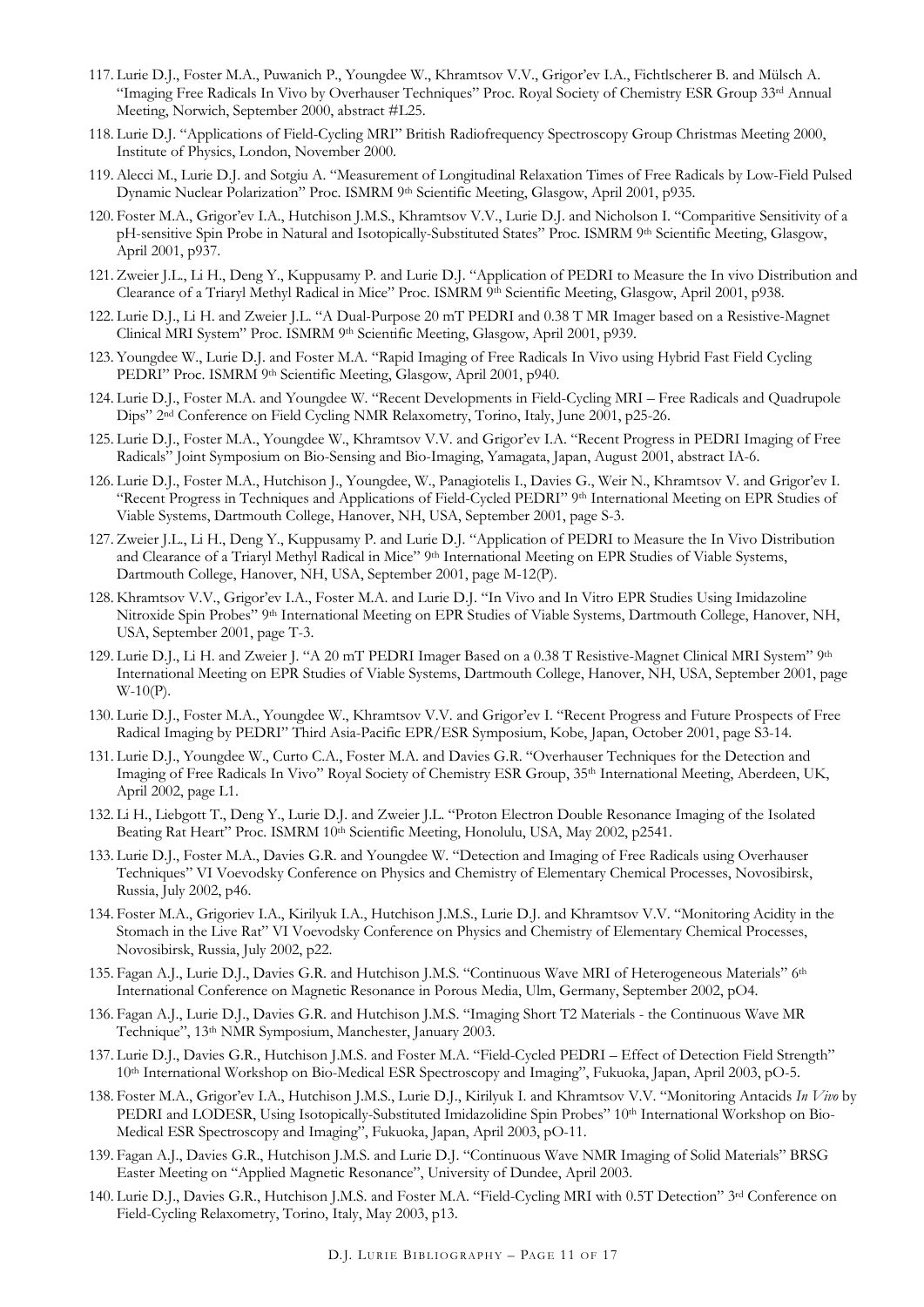- 141. Lurie D.J., Davies G.R., Hutchison J.M.S. and Foster M.A. "DNP Detection and Imaging of Free Radicals" 10th Chianti Workshop on Magnetic Resonance, San Miniato, Italy, May 2003, p26.
- 142. Lurie D.J., Davies G.R., Hutchison J.M.S. and Foster M.A. "Field-Cycled Overhauser Techniques for the Study of Free Radicals In-Vivo" 5<sup>th</sup> Meeting of the European Federation of EPR Groups, Lisbon, Portugal, September 2003, p PI3.
- 143. Foster M.A., Grigor'ev I.A., Hutchison J.M.S., Lurie D.J. and Khramtsov V.V. "In Vivo Monitoring of Antacid Activity in the Rat Stomach" 5<sup>th</sup> Meeting of the European Federation of EPR Groups, Lisbon, Portugal, September 2003, p P24.
- 144. Fagan A.J., Davies G.R., Hutchinson J.M.S. and Lurie D.J. "Continuous Wave NMR Imaging of Short T2 Materials" 7th International Conference on Magnetic Resonance Microscopy, Snowbird, Utah, USA, September 2003.
- 145. Lurie D.J., Hutchison J.M.S., Foster M.A., Davies G.R., Shet K., Khramtsov V.V., Grigor'ev I.A. and Nestle N. "Free Radical Imaging by PEDRI and LODESR" International Symposium on the Instrumentation of EPR Spectroscopy, Yonezawa, Yamagata, Japan, December 2003, p O-4.
- 146. Lurie D.J., Hutchison J.M.S., Foster M.A., Davies G.R., Shet K.V. and Nestle N. "Techniques and Applications of Field-Cycling Overhauser MRI" 7th International Conference on Magnetic Resonance in Porous Media, Palaiseau, France, July 2004, p 26.
- 147. Fagan A.J., Lurie D.J., Davies G.R., Hutchison J.M.S. and Nestle N. "Continuous-Wave Multi-Nuclei MRI of Porous Materials" 7<sup>th</sup> International Conference on Magnetic Resonance in Porous Media, Palaiseau, France, July 2004, p 65.
- 148. Lurie D.J., Davies G.R., Hutchison J.M.S. and Foster M.A. "Progress in Techniques and Applications of Overhauser-based Free Radical Imaging" 6<sup>th</sup> Workshop on EPR Applications in Biology and Medicine, Krakow, Poland, October 2004, p49.
- 149. Lurie D.J., Davies G.R. and Hutchison J.M.S. "A Field-Cycling MRI System with Detection at 0.45T" Proc. ISMRM 13th Meeting, Miami Beach, USA, May 2005, p903.
- 150. Davies G.R. and Lurie D.J. "Quantitative Field-Cycling T<sub>1</sub> Dispersion Imaging" Proc. ISMRM 13<sup>th</sup> Meeting, Miami Beach, USA, May 2005, p2187.
- 151. Modica A., Lurie D.J. and Alecci M. "Optimization of a RF Coil System for Sequential, Co-registered Fluorine and Proton Overhauser Imaging" Proc. ISMRM 13th Meeting, Miami Beach, USA, May 2005, p2569.
- 152. Davies G.R., Cameron G.C. and Lurie D.J. "Protein Quantification by Field-Cycling MRI" 4th Conference on Field Cycling NMR Relaxometry, Turin, Italy, May 2005, pO6.
- 153. Lurie D.J., Davies G.R., Hutchison J.M.S. and Polyon C. "Techniques and Applications of Overhauser Effect Imaging" 11th In Vivo EPR Spectroscopy and Imaging Conference, Columbus, Ohio, USA, September 2005, p134.
- 154. Lurie D.J. "Free Radical Imaging by Magnetic Resonance" 6th Symposium on Application of Molecular Spins: from Nanomagnets to Biological Spin Systems", Nagoya, Japan, March 2006, p26.
- 155. Lurie D.J., Fagan A.J., Davies G.R. and Hutchison J.M.S. "Continuous-Wave MRI of Short-T2 Solid Materials", Proc. ISMRM 14th Meeting, Seattle, USA, May 2006, p777.
- 156. Lurie D.J. and Davies G.R. "Progress in Fast Field-Cycling MRI", 5th Conference on Field Cycling NMR Relaxometry, Turin, Italy, May 2007, pO16.
- 157. Choi C.H. and Lurie D.J. "Implementation of Magnetisation Transfer MRI at Low Field", Ampere NMR School, Poznan, Wierzba, Poland, June 2008, p52.
- 158. Lurie D.J., Choi C.H., Davies G.R., Ó hÓgáin, D. and Pine K.J., "Principles and Applications of Magnetic Field Cycling in MRI", 20th International Conference of the Society for Medical Innovation and Technology, Vienna, Austria, August 2008.
- 159. Pine K.J., Davies G.R. and Lurie D.J., "Spatially selective field-cycling NMR relaxometry", 25th Annual Scientific Meeting of the European Society for Magnetic Resonance in Medicine and Biology, Valencia, Spain, September 2008, p258.
- 160. Lurie D.J., Choi C., Davies G.R., Ó hÓgáin D. and Pine K.J., "Fast Field-Cycling Magnetic Resonance Imaging", 4th Meeting of the Saudi Physical Society, Riyadh, Saudi Arabia, November 2008, p xi.
- 161. Pine K.J., Davies G.R. and Lurie D.J., "Localized In Vivo Fast Field-Cycling Relaxometry", Proc. ISMRM 17th Meeting, Honolulu, HI, USA, April 2009, p2743.
- 162. Choi C-H., Davies G.R. and Lurie D.J., "Off-Resonance Magnetisation Transfer Contrast MRI Using Fast Field-Cycling Technique", Proc. ISMRM 17th Meeting, Honolulu, HI, USA, April 2009, p2747.
- 163. Lurie D.J., Broche L., Choi C-H., Davies G.R., Ismail S.R., Ó hÓgáin D. and Pine K.J., "Fast Field-Cycling MRI", 6th Conference on Field-Cycling NMR Relaxometry, Turin, Italy, June 2009, pO10.
- 164. Choi C-H., Davies G.R. and Lurie D.J., "The use of Fast Field-Cycling technique with Magnetization Transfer Contrast MRI", 6th Conference on Field-Cycling NMR Relaxometry, Turin, Italy, June 2009, p10.
- 165. Pine K.J., Davies G.R. and Lurie D.J., "Localised In Vivo Relaxometry with Fast Field-Cycling", 6th Conference on Field-Cycling NMR Relaxometry, Turin, Italy, June 2009, p11.
- 166. Davies G.R., Pine K.J. and Lurie D.J., "Towards a single resistive magnet 0.5 T Fast Field Cycled Magnetic Resonance Imaging System", 6th Conference on Field-Cycling NMR Relaxometry, Turin, Italy, June 2009, p12.
- 167. Ó hÓgáin D., Davies G.R. Lurie, D.J. and Baroni S., "Contrast Optimisation using Fast Field-Cycling MRI", 6th Conference on Field-Cycling NMR Relaxometry, Turin, Italy, June 2009, p13.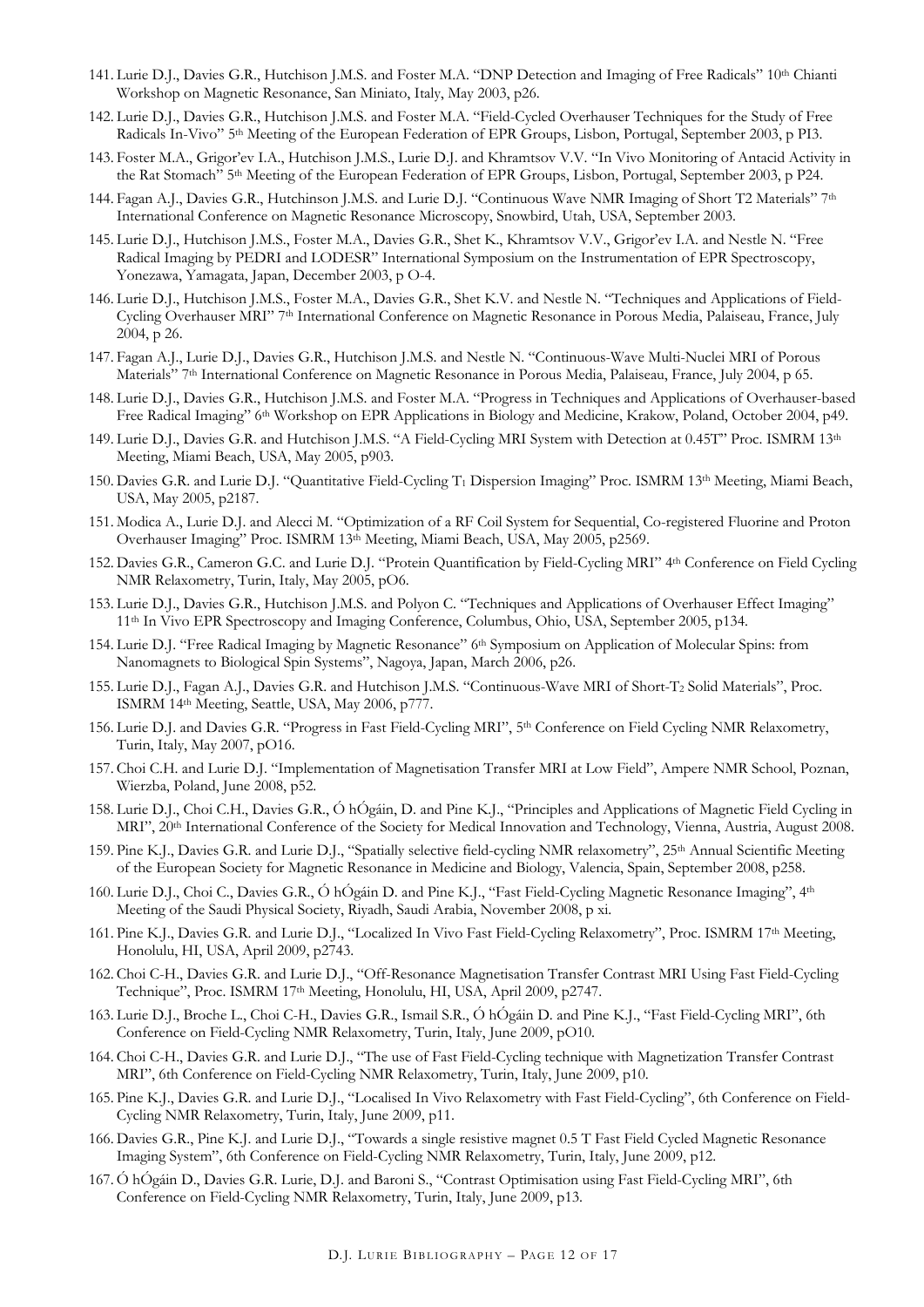- 168.Ismail S., Broche L., Booth N.A. and Lurie D.J., "Detection of fibrin by Fast Field-Cycling magnetic resonance techniques", 6th Conference on Field-Cycling NMR Relaxometry, Turin, Italy, June 2009, p14.
- 169. Lurie D.J. Broche L., Choi Ch.H., Davies G.R., Ismail S.R., Ó hÓgáin D.and Pine K.J., "1000 field strengths in one scanner – Fast Field-cycling MRI", AMPERE NMR School, Zakopane, Poland, June 2009, p19.
- 170. Lurie D.J., Broche L., Choi C.-H., Davies G.R., Ismail S.R., Ó hÓgáin D.and Pine K.J., "Polarisation Manipulation in MRI by Magnetic Field Cycling and DNP", 10<sup>th</sup> International Conference on Magnetic Resonance Microscopy, West Yellowstone, Montana, USA, September 2009, pT41.
- 171. Ó hÓgáin D., Davies G.R., Baroni S., Ferrante G., Aime S. and Lurie D.J., "Use of Contrast Agents with Fast Field-Cycling MRI", Italian Chapter of ISMRM, Milano, February 2010, pP56. (Winner of Prize for Best Hardware/Physics poster.)
- 172. Broche L.M., Ismail S., Booth N.A. and Lurie D.J., "Non-invasive Measurement of Fibrin Concentration by Fast Field-Cycling NMR Technique", Proc. Joint Annual Meeting ISMRM-ESMRMB, Stockholm, Sweden, May 2010, p915.
- 173. Choi C.-H., Lavdas I., Hutchison J.M.S. and Lurie D.J., "Design and construction of an actively frequency-switchable RF coil for fast field-cycling magnetisation transfer contrast MRI", Proc. Joint Annual Meeting ISMRM-ESMRMB, Stockholm, Sweden, May 2010, p3923.
- 174. Ó hÓgáin D., Baroni S., Aime S., Davies G.R. and Lurie D.J., "Use of Contrast Agents in Fast Field-Cycling MRI", 12th Bi-Annual Conference on Contrast Agents and Multimodal Molecular Imaging, Mons, Belgium, May 2010, p60.
- 175. Lurie D.J. Broche L., Choi Ch.H., Davies G.R., Ismail S.R., Ó hÓgáin D.and Pine K.J., "Fast Field-Cycling Magnetic Resonance Imaging", AMPERE NMR School, Wierzba, Poland, June 2010, p37.
- 176. Pine K.J., Goldie F. and Lurie D.J., "Methods for the Spatial Localisation of Field-Cycling Relaxometric Data", British Chapter of ISMRM, Nottingham, September 2010, p66.
- 177.Ismail S.R., Broche L.M., Booth N.A. and Lurie D.J., "Thrombus Detection using Fast Field- Cycling NMR", British Chapter of ISMRM, Nottingham, September 2010, p105.
- 178. Broche L.M., Ashcroft G.P., Lurie D.J., "Detection of Osteoarthritis in Cartilage by FFC NMR", British Chapter of ISMRM, Nottingham, September 2010, p110.
- 179. Broche L.M., Ismail S., Booth N.A., Wackerhager H., Lurie D.J., "Molecular-Based Image Contrast Using Fast Field Cycling MRI", World Molecular Imaging Congress, Kyoto, September 2010, presentation 0097.
- 180. Ó hÓgáin D., Broche L.M., Baroni S., Aime S., Lurie D.J., "Manganese Loaded Liposomes as Molecular Imaging Contrast Agents Using Fast Field-Cycling MRI", World Molecular Imaging Congress, Kyoto, September 2010, poster 0922B.
- 181. Lurie D.J., Broche L.M., Davies G.R., Ismail S.R., Ó hÓgáin D. and Pine K.J., "Field-cycling MRI from free radicals to protein dynamics", Rank Prize Funds Symposium on Chemical Process Meets Medicine over MRI, Grasmere, UK, March 2011.
- 182. Broche L.M., Ismail S.R., Booth N.A., Wackerhage H., Ashcroft G.P. and Lurie D.J., "Fast field-cycling MRI for protein detection", Rank Prize Funds Symposium on Chemical Process Meets Medicine over MRI, Grasmere, UK, March 2011.
- 183. Broche L.M., Wackerhage H. and Lurie D.J., "Detection of Changes in Quadrupolar Peaks by FFC-MRI in Skeletal Muscle", Proc. ISMRM 19th Annual Meeting, Montreal, Canada, May 2011, p1168.
- 184. Davies G.R., Pine K.J., Lurie D.J. and Goldie F., "A Single Magnet Fast Field-Cycling MRI System with Detection at 0.5T", Proc. ISMRM 19th Annual Meeting, Montreal, Canada, May 2011, p1832.
- 185. Pine K.J., Goldie F. and Lurie D.J., "A Field Offset Coil for Spatially Localised in Vivo Field-Cycling Relaxometry", Proc. ISMRM 19th Annual Meeting, Montreal, Canada, May 2011, p1833.
- 186.Ismail S.R., Mustafa S., Miller S., Rasmussen T., Lurie D.J. and Teismann P., "Detection and quantification of alphasynuclein using Fast Field- Cycling magnetic resonance techniques", Proc. ISMRM 19th Annual Meeting, Montreal, Canada, May 2011, p2185.
- 187. Choi C.-H. and Lurie D.J., "Magnetic Field-Dependent Magnetisation Transfer Contrast MRI with Fast Field-Cycling", Proc. ISMRM 19th Annual Meeting, Montreal, Canada, May 2011, p4499.
- 188. Lurie D.J., Broche L.M., Choi C.-H., Davies G.R., Ismail S.R., Ó hÓgáin D. and Pine K.J., "Fast Field-Cycling Magnetic Resonance Imaging", 7th Conference on Field-Cycling NMR Relaxometry, Turin, Italy, June 2011, p19.
- 189. Pine K.J., Davies G.R., Goldie F. and Lurie D.J., "Use of an Insert Coil and Surface RF Coil for in vivo Whole-Body Relaxometry", 7th Conference on Field-Cycling NMR Relaxometry, Turin, Italy, June 2011, p27.
- 190. Broche L.M., Ismail S., Wackerhage H., Booth N.A., Ashcroft G.P. and Lurie D.J., "Clinical Applications of FFC-MRI", 7th Conference on Field-Cycling NMR Relaxometry, Turin, Italy, June 2011, p28.
- 191. Lurie D.J. Broche L., Choi Ch.H., Davies G.R., Ismail S.R., Ó hÓgáin D.and Pine K.J., "Field-Cycling MRI Techniques and Applications", AMPERE NMR School, Zakopane, Poland, June 2011.
- 192. Broche L.M., Pine K.J., Ismail S.R., Davies G.R. and Lurie D.J., "Nitrogen-proton cross-relaxation in Fast Field-Cycling MRI", 19th JSPS Core-to-Core Seminar Winter School, Fukuoka, Japan, February 2012, p17.
- 193. Lurie D.J., Broche L.M., Davies G.R. and Pine K.J., "Techniques and biomedical applications of field-cycling MRI", 20th JSPS Core-to-Core Seminar, International Redox Core Symposium on In Vivo Magnetic Resonance Imaging, February 2012, p27.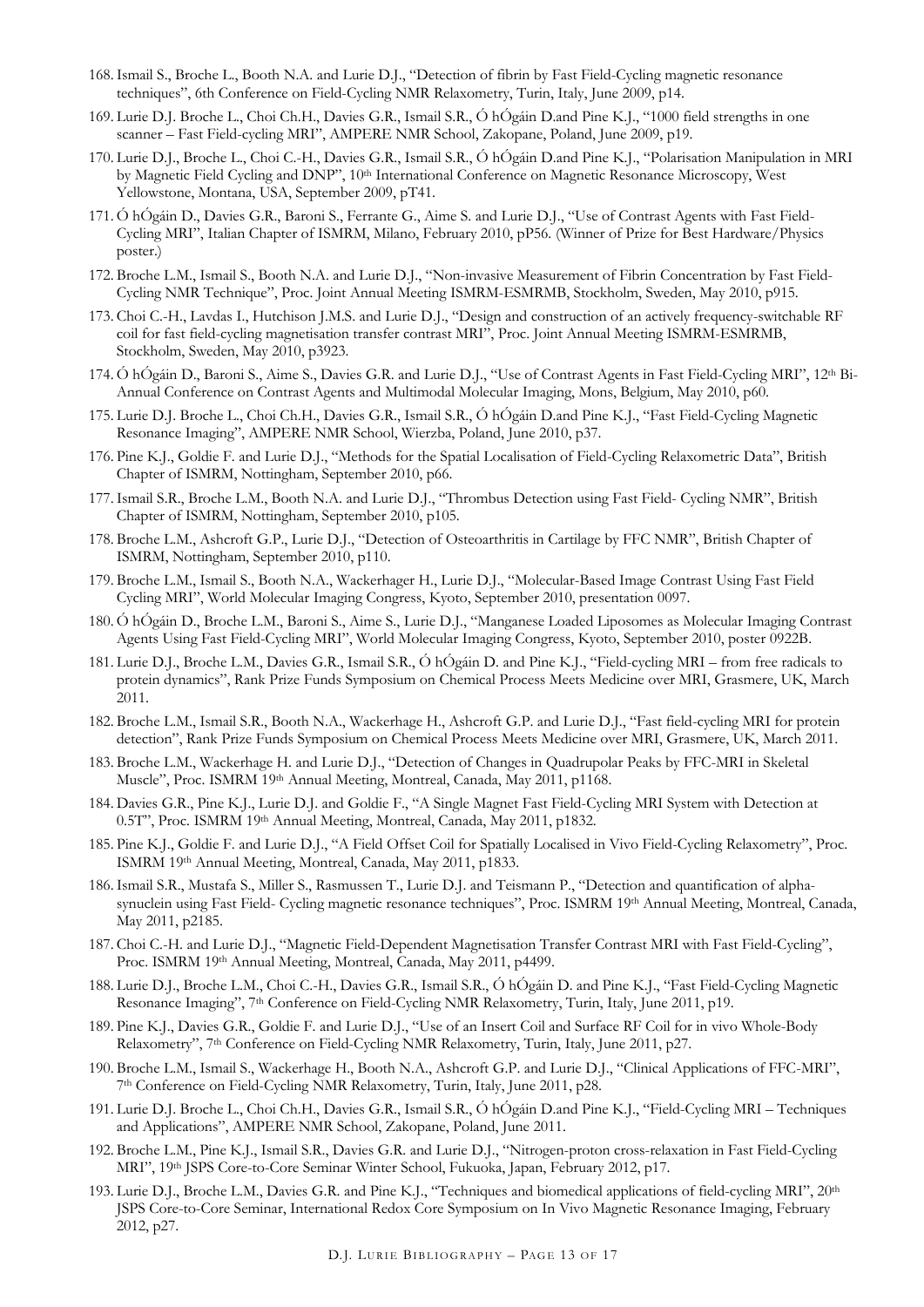- 194. Lurie D.J., Broche L.M., Davies G.R., Pine K.J. and Ross P.J., "Human Relaxometry and MRI using Fast Field-Cycling", AMPERE NMR School, Poznan, Poland, June 2012, p22.
- 195. Ross, P.J., Broche, L.M., Pine K.J. and Lurie D.J., "Fast Field-Cycled Fast Spin-Echo MRI", AMPERE NMR School, Poznan, Poland, June 2012, p73.
- 196. Pine K.J., Davies G.R. and Lurie D.J., "Design and Construction of a 0.2 T System for Whole-Body Field-Cycling MRI", ESMRMB 2012 Congress, Lisbon, Portugal, October 2012, p288.
- 197. Ross P.J., Broche L.M., Pine K.J. and Lurie D.J., "Rapid Field-Cycling Relaxometric Imaging Using Fast Spin-Echo", Proc. ISMRM 21st Annual Meeting, Salt Lake City, USA, April 2013, p4217.
- 198. Davies G.R., Pine K.J. and Lurie D.J., "A Single-Magnet Fast Field-Cycling Whole-Body MRI System with Detection at 0.2 T", Proc. ISMRM 21st Annual Meeting, Salt Lake City, USA, April 2013, p4341.
- 199. Lurie D.J., Broche L.M., Davies G.R., Kennedy B.W.C., Pine K.J. and Ross P.J., "Field Cycling Magnetic Resonance Imaging", 8th Conference on Field-Cycling NMR Relaxometry, Turin, Italy, May 2013, p O11.
- 200. Broche L.M., Ashcroft G.P., Boddie D., Dundas S., Gagliardi T., Heys S.D., Kennedy B.W.C., Lurie D.J., Maceachern C., McKenzie T., Miller I., Pine K.J. and Ross P.J., "Medical Applications of Fast Field Cycling MRI", 8<sup>th</sup> Conference on Field-Cycling NMR Relaxometry, Turin, Italy, May 2013, p O13.
- 201. Kennedy B.W.C., Broche L.M., Ashcroft G.P. and Lurie D.J., "Fast-field cycling NMR is sensitive to the method of crosslinking in BSA gels", 8<sup>th</sup> Conference on Field-Cycling NMR Relaxometry, Turin, Italy, May 2013, p P14.
- 202. Ross P.J., Broche L.M. and Lurie D.J., "Rapid field-cycling MRI using fast spin-echo", 8th Conference on Field-Cycling NMR Relaxometry, Turin, Italy, May 2013, p P16.
- 203. Pine K.J. and Lurie D.J., "Towards a quality framework for localized FC relaxometry", 8th Conference on Field-Cycling NMR Relaxometry, Turin, Italy, May 2013, p P17.
- 204. Lurie D.J., Broche L.M., Davies G.R., Kennedy B.W.C., Pine K.J. and Ross P.J., "Techniques and Applications of Field-Cycling MRI", AMPERE NMR School, Zakopane, Poland, June 2013, p18.
- 205. Broche L.M., Ashcroft G.P., Boddie D., Dundas S., Gagliardi T., Heys S.D., Lurie D.J., McKenzie T., Miller I. and Ross P.J., "Analysis of musculoskeletal and breast tumours by fast field-cycling MRI", 30<sup>th</sup> Annual Scientific Meeting, ESMRMB, Toulouse, France, October 2013.
- 206. Broche L.M., Pine K.J., Davies G.R., Ross P.J. and Lurie D.J., "Translational studies with fast field-cycling MRI", European Congress of Radiology, Vienna, Austria, March 2014, C-1067.
- 207. Broche L.M., Kennedy B.W.C., MacEachern C., Ashcroft G.P. and Lurie D.J., "Fast field-cycling NMR of cartilage: a way toward molecular imaging", World Congress, Osteoarthritis Research Society International, Paris, France, May 2014, p P102.
- 208. Lurie D.J., Broche L.M., Davies G.R., Payne N., Pine K.J., Ross P.J. and Zampetoulas V., "Techniques and bio-medical applications of field-cycling magnetic resonance", AMPERE NMR School, Zakopane, Poland, June 2014, p21.
- 209. Payne N.R., Broche L.M., Ross P.J. and Lurie D.J., "Development of a varactor-tuned RF coil to enable quadrupole double resonance experiments with fast field-cycling MRI", AMPERE NMR School, Zakopane, Poland, June 2014, p74.
- 210. Zampetoulas V., Broche L.M. and Lurie D.J., "Calibration of a fast field cycling relaxometer for ultra-low Field Measurements of T1-dispersion", AMPERE NMR School, Zakopane, Poland, June 2014, p92.
- 211. Broche L.M., Davies G.R., Koss D.J., Pine K.J., Ross P.J. and Lurie D.J., "Clinical applications of Fast Field-Cycling techniques", British Chapter ISMRM 20<sup>th</sup> Annual Scientific Meeting, Edinburgh, September 2014, pPP1A.
- 212. Ross P.J. and Lurie D.J., "Accelerated Field-Cycling MRI using the Keyhole Technique", British Chapter ISMRM 20th Annual Scientific Meeting, Edinburgh, September 2014, pPP1B.
- 213. Zampetoulas V., Broche L.M. and Lurie D.J., "Calibration of a Fast Field Cycling Relaxometer for Ultra-Low Field Measurements of T<sub>1</sub>-Dispersion", British Chapter ISMRM 20<sup>th</sup> Annual Scientific Meeting, Edinburgh, September 2014, pP1B.
- 214. Payne N.R., Broche L.M., Ross P.J. and Lurie D.J., "Development of a voltage-tuneable RF coil to enable double resonance experiments with Fast Field-Cycling MRI", British Chapter ISMRM 20<sup>th</sup> Annual Scientific Meeting, Edinburgh, September 2014, pP1C.
- 215. Lurie D.J., Broche L.M., Davies G.R., Payne N.R., Pine K.J., Ross P.J. and Zampetoulas V., "Field-Cycling MRI: A New Imaging Modality?", 8th European Conference on Medical Physics, Athens, Greece, September 2014. Published as *Physica Medica* **30(S1)**, 8-9 (2014).
- 216. Lurie D.J., Broche L.M., Davies G.R., Payne N.R., Pine K.J., Ross P.J. and Zampetoulas V., "Fast Field-Cycling MRI: A New Imaging Modality", European Congress of Radiology, Vienna, Austria, March 2015, abstract B-0315.
- 217. Zampetoulas V., Broche L.M. and Lurie D.J., "Ultra-Low Field NMR Relaxometry: Calibration Method and T1-Dispersion below 1000 Hz", Proc. ISMRM 23rd Annual Meeting, Toronto, Canada, June 2015, p1681.
- 218. Pine K.J., Davies G.R. and Lurie D.J., "Spatial localization of relaxation dispersion by field-cycling with one-dimensional projection", Proc. ISMRM 23<sup>rd</sup> Annual Meeting, Toronto, Canada, June 2015, p2470.
- 219. Ross P.J. and Lurie D.J., Rapid Fast Field-Cycling MRI using Keyhole Imaging", Proc. ISMRM 23rd Annual Meeting, Toronto, Canada, June 2015, p2454.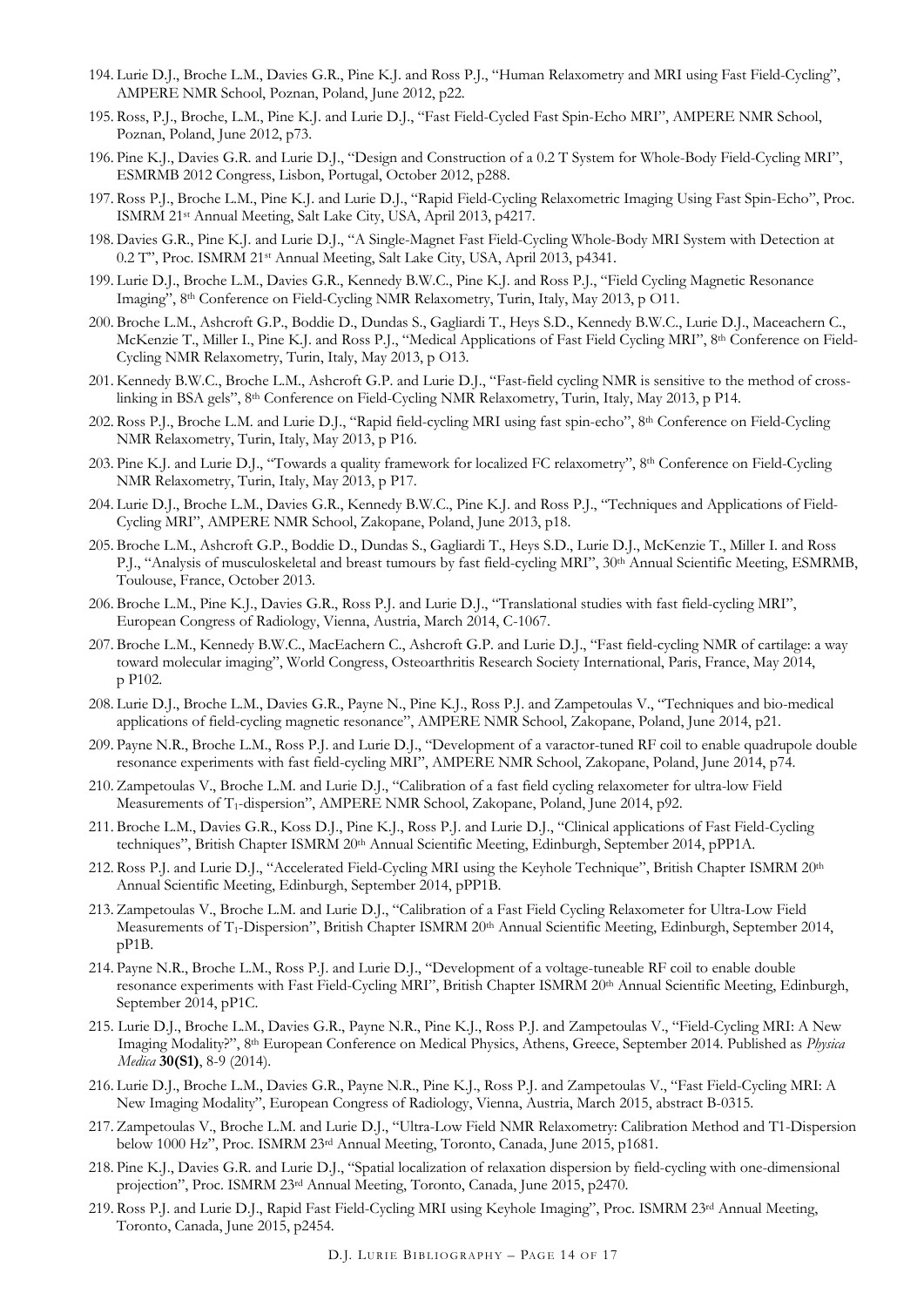- 220. Ross P.J. and Lurie D.J., "Accelerated Field-Cycling MRI using the Keyhole Technique", SINAPSE Annual Scientific Meeting, Aberdeen, UK, June 2015, pP02.
- 221. Payne N.R., Broche L.M. and Lurie D.J., "Equipping FFC MRI for Nuclear Quadrupole Double Resonance", SINAPSE Annual Scientific Meeting, Aberdeen, UK, June 2015, pP12.
- 222. Davies G.R., Broche L.M., Lurie D.J., Pine K.J. and Ross P.J., "In vivo human brain imaging at 0.2 T with a whole body fast field-cycling system", SINAPSE Annual Scientific Meeting, Aberdeen, UK, June 2015, pP18.
- 223. Zampetoulas V., Broche L.M. and Lurie D.J., "Ultra-low field NMR relaxometry on biological samples: calibration method and acquisition of T1-dispersion curves below 1000 Hz", SINAPSE Annual Scientific Meeting, Aberdeen, UK, June 2015, pP22.
- 224. Yucel-Finn A., Broche L.M., Ross P.J. and Lurie D.J., "Fast Field-Cycling NMR (FFC-NMR) A novel way to image thrombus in vivo?", SINAPSE Annual Scientific Meeting, Aberdeen, UK, June 2015, pP34.
- 225. Lurie D.J., Broche L.M., Davies G.R., Payne N.R., Ross P.J. and Zampetoulas V., "Fast Field-Cycling MRI: A New Imaging Modality", AMPERE NMR School, Zakopane, Poland, June 2015, p14.
- 226. Zampetoulas V., Broche L.M. and Lurie D.J., "Ultra-low field NMR relaxometry: calibration method and acquisition of T1 dispersion curves extended to the region of  $\mu$ T", 9<sup>th</sup> Conference on Field-Cycling NMR Relaxometry, Aberdeen, UK, July 2015, p19.
- 227. Broche L.M., Ross P.J., Davies G.R., Payne N.R., Zampetoulas V. and Lurie D.J., "Recent Progress in Fast Field-Cycling MRI", 9th Conference on Field-Cycling NMR Relaxometry, Aberdeen, UK, July 2015, p20.
- 228. Lahrech H., Broche L.M., Fries P.H., Ashcroft G.P., Belorizky, E., Bouamrani, A., Mombrun A., Berger F. and Lurie D.J., "Analysis of human glioma by FFC NMR", 9th Conference on Field-Cycling NMR Relaxometry, Aberdeen, UK, July 2015, p21.
- 229. Ross P.J. and Lurie D.J., "Rapid Fast Field-Cycling Imaging using the Keyhole Technique", 9th Conference on Field-Cycling NMR Relaxometry, Aberdeen, UK, July 2015, p34.
- 230. Davies G.R., Broche L.M., Pine K.J., Ross P.J. and Lurie D.J., "In vivo human brain imaging at 0.2 T with a whole body fast field-cycling system", 9<sup>th</sup> Conference on Field-Cycling NMR Relaxometry, Aberdeen, UK, July 2015, p46.
- 231. Payne N.R., Broche L.M. and Lurie D.J., "Development of an RF coil tuning system to enable Nuclear Quadrupole Double Resonance in Fast Field-Cycling MRI", 9th Conference on Field-Cycling NMR Relaxometry, Aberdeen, UK, July 2015, p50.
- 232. Broche L.M., Ross P.J., Davies G.R. and Lurie D.J., "Molecular biomarkers in human pathologies from fast field-cycling MRI", World Molecular Imaging Congress, Hawaii, USA, September 2015.
- 233. Broche L.M., Zampetoulas V., Ross P.J., Davies G.R. and Lurie D.J., "Detection of tissue remodelling by Fast Field-Cycling methods", ESMRMB 32nd Annual Scientific Meeting, Edinburgh, UK, October 2015, abstract 57.
- 234. Broche L.M., Mombrun A., Stephanov O., Bouamrani A., Berger F., Lurie D.J., Fries P.H. and Lahrech H., "Characterisation of human glioma resections by Fast Field-Cycling NMR", ESMRMB 32nd Annual Scientific Meeting, Edinburgh, UK, October 2015, abstract 58.
- 235. Ross P.J. and Lurie D.J., "Accelerated Field-Cycling MRI using Keyhole Imaging", ESMRMB 32nd Annual Scientific Meeting, Edinburgh, UK, October 2015, abstract 59.
- 236. Zampetoulas V., Broche L.M. and Lurie D.J., "Ultra-low field NMR relaxometry: calibration method and acquisition of T1 dispersion curves from biological samples extended below 1000 Hz", ESMRMB 32nd Annual Scientific Meeting, Edinburgh, UK, October 2015, abstract 60.
- 237. Payne N.R., Broche L.M. and Lurie D.J., "Enabling Nuclear Quadrupole Double Resonance capabilities for Fast Field-Cycling MRI", ESMRMB 32nd Annual Scientific Meeting, Edinburgh, UK, October 2015, abstract 508.
- 238. Davies G.R., Broche L.M., Lurie D.J., Pine K.J. and Ross P.J. "In vivo human brain imaging at 0.2 T with a whole body fast field-cycling system", ESMRMB 32nd Annual Scientific Meeting, Edinburgh, UK, October 2015, abstract 596.
- 239. Lurie D.J., Broche L.M., Davies G.R., Payne N.R., Ross P.J. and Zampetoulas V. "Fast Field-Cycling MRI: Demonstration of New Technology for T1-Dispersion Contrast", Radiological Society of North America (RSNA) 101st Annual Meeting, Chicago, USA, December 2015, abstract SSJ23-02.
- 240. Zampetoulas V., Broche L.M. and Lurie D.J. "Fast Field-Cycling NMR Relaxometry Extended in the Ultra-Low Field Region: Calibration Method and Acquisition of T1-Dispersion Curves that reach 2.3 µT", ISMRM 24th Annual Meeting, Singapore, May 2016, abstract 1535.
- 241. Payne N.R., Broche L.M. and Lurie D.J., "A Q-switch system for an MRI RF coil operating at 2.5 MHz", ISMRM 24th Annual Meeting, Singapore, May 2016, abstract 2174.
- 242. Lurie D.J., Broche L.M., Davies G.R., Payne N.R., Ross P.J. and Zampetoulas V., "Field-cycling MRI a curiosity or the next big thing?", AMPERE NMR School, Zakopane, Poland, June 2016, p11.
- 243. Zampetoulas V., Broche L.M. and Lurie D.J., "Calibration of a Fast Field-Cycling NMR Relaxometer for Measurements on Biological Samples that Extend to Ultra-Low Magnetic Field", 8th SINAPSE Annual Scientific Meeting, Stirling, UK, June 2016.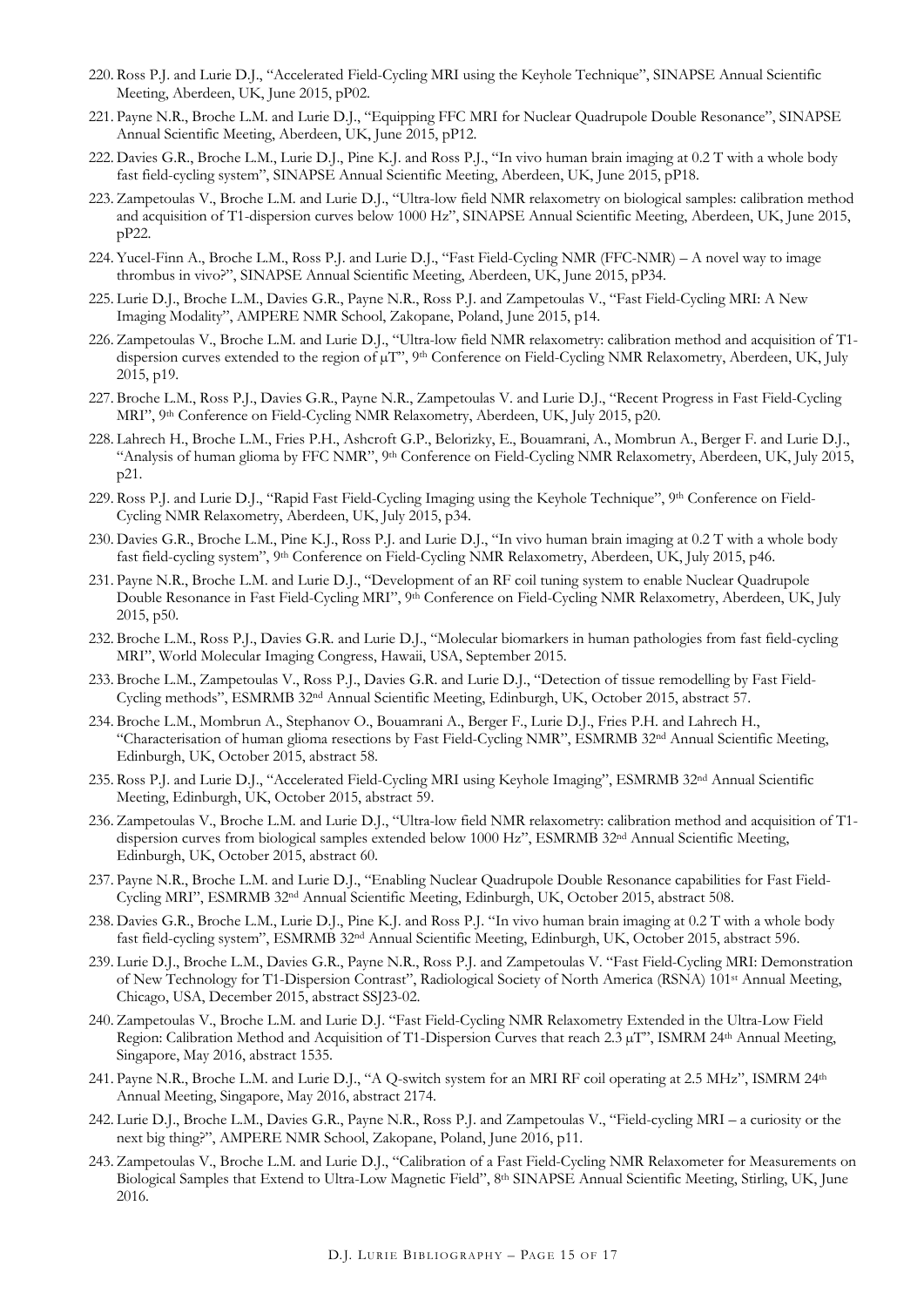- 244. Payne N.R., Broche L.M. and Lurie D.J., "A Q-switch system for an MRI RF coil operating at 2.5 MHz", 8th SINAPSE Annual Scientific Meeting, Stirling, UK, June 2016.
- 245. Lurie D.J., "Basic MRI physics for radiotherapy physicists", 1st European Congress on Medical Physics, Athens, Greece, September 2016.
- 246. Zampetoulas V., Broche L.M. and Lurie D.J., "Calibration of a Fast Field-Cycling NMR Relaxometer for Measurements on Biological Samples that Extend to the Ultra-Low Field Region", ESMRMB 33rd Annual Meeting, Vienna, Austria, September 2016, p41.
- 247. Zampetoulas V., Broche L.M., Davies G.R. and Lurie D.J. "The T1-Dispersion Curve as a Biomarker of Colorectal Cancer", ISMRM 25th Annual Meeting, Honolulu, Hawaii, USA, April 2017, abstract 1000.
- 248. Ross P.J., Broche L.M., Davies G.R. and Lurie D.J. "A new human-scale fast Feld-cycling MRI system for clinical applications", ISMRM 25th Annual Meeting, Honolulu, Hawaii, USA, April 2017, abstract 2677.
- 249. Broche L.M., Huang Y., Pierre S., Berger F., Lurie D.J., Fries P.H. and Lahrech H. "Fast Field-Cycling NMR of human glioma resections: characterization of heterogeneity", ISMRM 25th Annual Meeting, Honolulu, Hawaii, USA, April 2017, abstract 3790.
- 250. Payne N.R., Broche L.M. and Lurie D.J. "Optimisation of Fast Field-Cycling MRI pulse sequences by numerical simulation", ISMRM 25<sup>th</sup> Annual Meeting, Honolulu, Hawaii, USA, April 2017, abstract 3791.
- 251. Lurie D.J., Broche L.M., Davies G.R., Payne N.R., Ross P.J. and Zampetoulas V., "Fast Field-Cycling Magnetic Resonance Imaging", 10th Conference on Fast Field-Cycling NMR Relaxometry, Mikolajki, Poland, June 2017, p6.
- 252. Broche L.M., Ross P.J., Davies G.R. and Lurie D.J., "Design and commissioning of a whole-body 0.2 T fast field-cycling MRI magnet", 10<sup>th</sup> Conference on Fast Field-Cycling NMR Relaxometry, Mikolajki, Poland, June 2017, p7.
- 253. Ross P.J., Broche L.M., Davies G.R and Lurie D.J., "Progress on imaging using a 0.2 T whole-body Fast Field-Cycling system", 10<sup>th</sup> Conference on Fast Field-Cycling NMR Relaxometry, Mikolajki, Poland, June 2017, p8.
- 254. Baroni S., Geninatti Crich S., Broche L.M., Lurie D.J. and Aime S., "Evolution of the Quadrupole Peak determinants in the NMRD profile of biological tissue. A relaxometric study of model samples", 10<sup>th</sup> Conference on Fast Field-Cycling NMR Relaxometry, Mikolajki, Poland, June 2017, p35.
- 255. Ross P.J., Broche L.M., Davies G.R. and Lurie D.J., "A Fast Field-Cycling MRI system for clinical applications", SINAPSE Annual Scientific Meeting, Glasgow, 16th June 2017, p57.
- 256. Zampetoulas V., Broche L.M., Murray G.I. and Lurie D.J., "The T1-Dispersion Curve as a Biomarker of Colorectal Cancer", SINAPSE Annual Scientific Meeting, Glasgow, 16th June 2017, p58.
- 257. Payne N.R., Broche L.M. and Lurie D.J., "Simulation of Fast Field-Cycling MRI inversion-recovery pulse sequences to inform experimental parameters", SINAPSE Annual Scientific Meeting, Glasgow, 16th June 2017, p59.
- 258. Lurie D.J., Broche L.M., Davies G.R., Payne N.R., Ross P.J. and Zampetoulas V., "Fast Field-cycling MRI: T1-Dispersion for Enhanced Medical Diagnosis", AMPERE NMR School, Zakopane, Poland, June 2017, p19.
- 259. Lurie D.J., Broche L.M., Davies G.R., Payne N.R., Ross P.J. and Zampetoulas V., "Fast Field-cycling Magnetic Resonance Imaging", EUROMAR Congress, Warsaw, Poland, July 2017, 378.
- 260. Lurie D.J., "Overhauser MRI of free radicals", International Conference on Electron Paramagnetic Resonance Spectroscopy and Imaging of Biological Systems, Morgantown, West Virginia, USA, July 2017, p47.
- 261. Lurie D.J., Broche L.M., Davies G.R. Payne N.R., Ross P.J. and Zampetoulas V., "Fast Field-cycling Magnetic Resonance Imaging", Italian Magnetic Resonance Group (GIDRM) XLVI National Congress, Fisciano, Italy, September 2017, p11.
- 262. Ross P.J., Broche L.M., Davies G.R. and Lurie D.J., "A Fast Field-Cycling MRI system for clinical applications", ESMRMB 34th Annual Meeting, Barcelona, Spain, October 2017, p56.
- 263. Lurie D.J., "MR imaging basic concepts: how to turn signals into images", European Congress of Radiology, Vienna, Austria, February 2018, pA-845.
- 264. Broche L.M., Ross P.J., Davies G.R. and Lurie D.J., "Fast field-cycling MRI for medical applications", European Congress of Radiology, Vienna, Austria, February 2018, pB-0547.
- 265. Lurie D.J., Broche L.M., Davies G.R., MacLeod M.J. and Ross P.J., "Fast Field-Cycling (FFC) MRI: Biomarkers through T1-Dispersion", Images and Networks of the Brain 2018, Hamburg, Germany, April 2018, p7.
- 266. Lurie D.J., Broche L.M., Davies G.R., MacLeod M.J. and Ross P.J., "Exploiting T1-dispersion using human-scale fast fieldcycling MRI", EMBO Workshop on Challenges for magnetic resonance in life sciences, Grosseto, Italy, May 2018, p33.
- 267. Lurie D.J. Broche L.M., Davies G.R. and Ross P.J., "Fast Field-Cycling MRI: a new diagnostic modality?", World Congress on Medical Physics & Biomedical Engineering, Prague, Czech Republic, June 2018.
- 268. Lurie D.J., Broche L.M., Davies G.R., MacLeod M.J. and Ross P.J., "MRI Basics and Research on Fast Field-Cycling MRI", AMPERE NMR School, Zakopane, Poland, June 2018, p22.
- 269. Ross P.J., Broche L.M. and Lurie D.J., "Simple algorithm for the correction of MRI image artefacts due to random phase fluctuations", Joint Annual Meeting, ISMRM-ESMRMB, Paris, France, June 2018, p2710.
- 270. Broche L.M., Zampetoulas V. and Lurie D.J., "Data processing methods for the extraction of novel FFC-MRI biomarkers", Joint Annual Meeting, ISMRM-ESMRMB, Paris, France, June 2018, p2863.